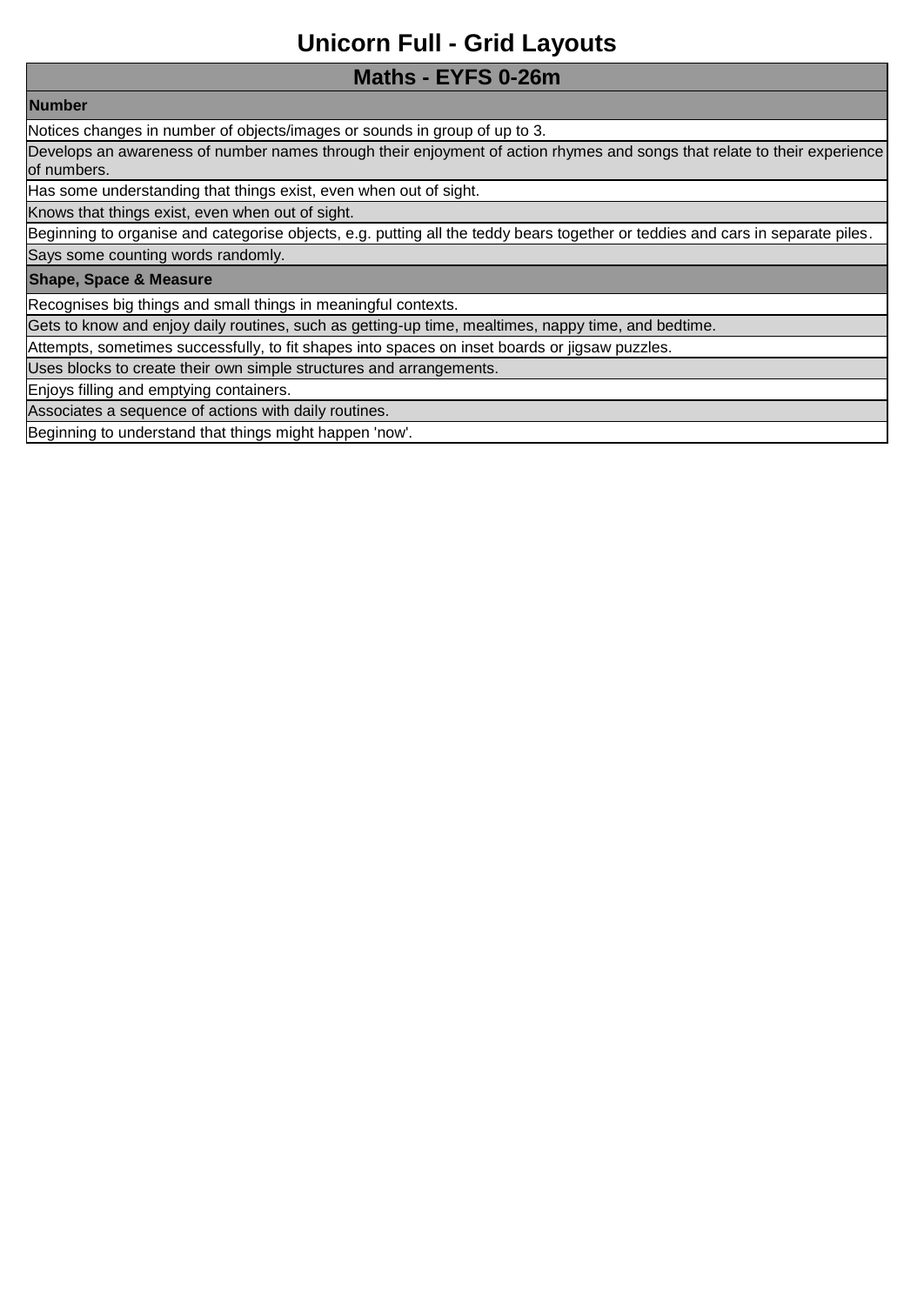## **Maths - EYFS 22-36m**

### **Number**

Selects a small number of objects from a group when asked, for example, 'please give me one', 'please give me two'.

Recites some number names in sequence.

Creates and experiments with symbols and marks representing ideas of number.

Begins to make comparisons between quantities.

Uses some language of quantities, such as 'more' and 'a lot'.

Knows that a group of things changes in quantity when something is added or taken away.

## **Shape, Space & Measure**

Notices simple shapes and patterns in pictures.

Beginning to categorise objects according to properties such as shape or size.

Begins to use the language of size.

Understands some talk about immediate past and future, e.g. 'before', 'later' or 'soon'.

Anticipates specific time-based events such as mealtimes or home time.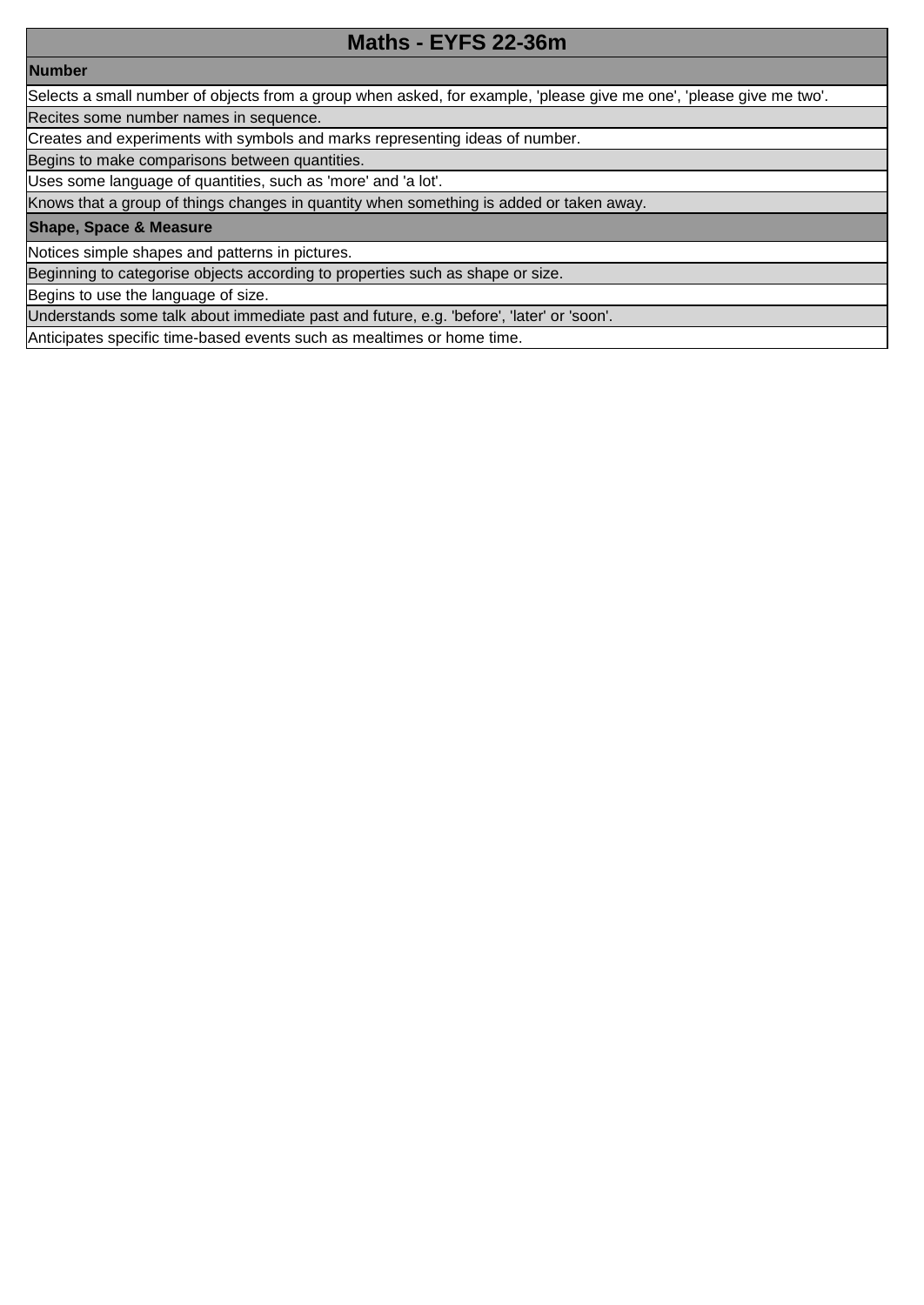## **Maths - EYFS 30-50m**

#### **Number**

Uses some number names and number language spontaneously.

Uses some number names accurately in play.

Recites numbers in order to 10.

Knows that numbers identify how many objects are in a set.

Beginning to represent numbers using fingers, marks on paper or pictures.

Sometimes matches numeral and quantity correctly.

Shows curiosity about numbers by offering comments or asking questions.

Compares two groups of objects, saying when they have the same number.

Shows an interest in number problems.

Separates a group of three or four objects in different ways, beginning to recognise that the total is still the same.

Shows an interest in numerals in the environment.

Shows an interest in representing numbers.

Realises not only objects, but anything can be counted, including steps, claps or jumps.

**Shape, Space & Measure**

Shows an interest in shape and space by playing with shapes or making arrangements with objects.

Shows awareness of similarities of shapes in the environment.

Uses positional language.

Shows interest in shape by sustained construction activity or by talking about shapes or arrangements.

Shows interest in shapes in the environment.

Uses shapes appropriately for tasks.

Beginning to talk about the shapes of everyday objects, e.g. 'round' and 'tall'.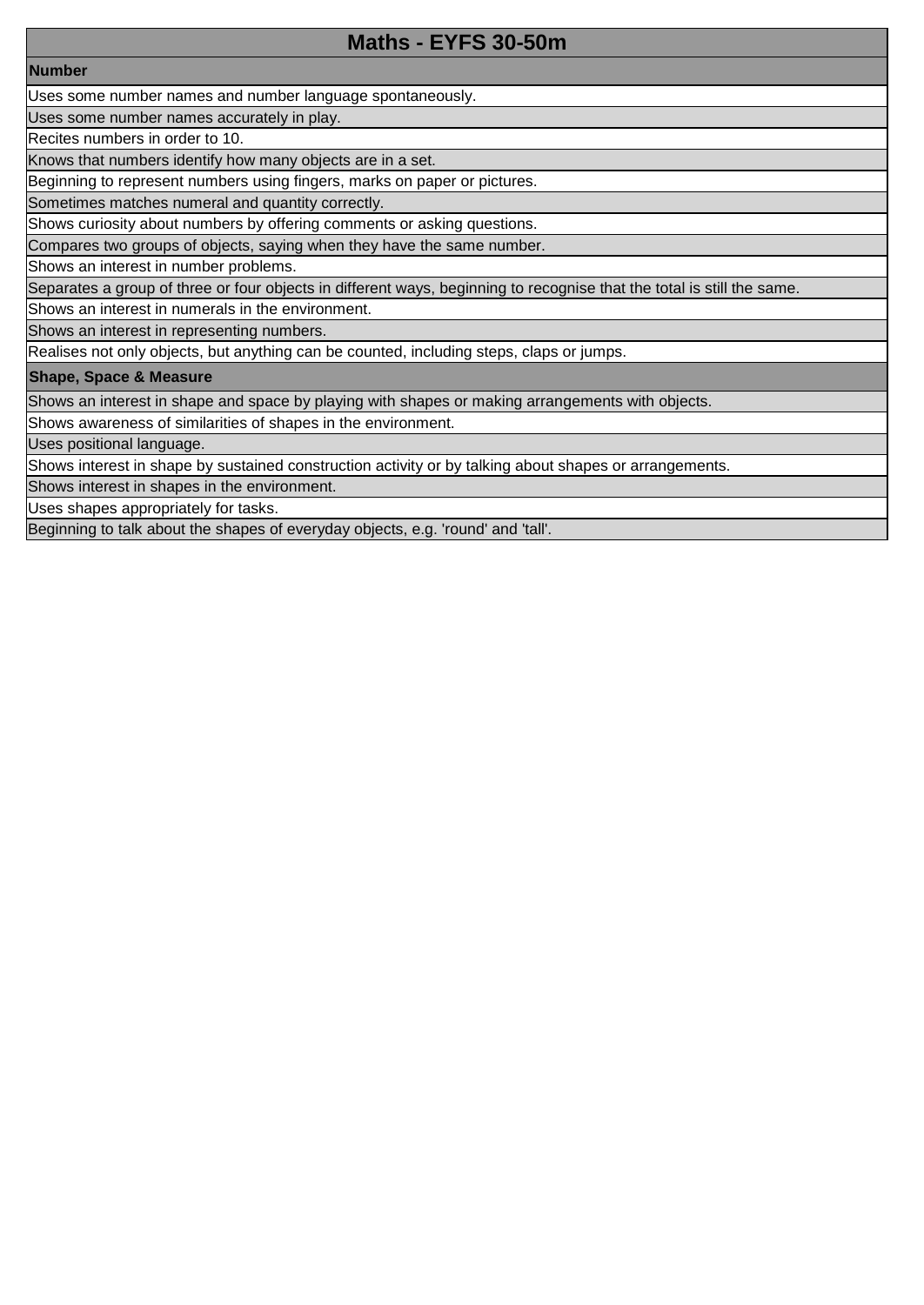## **Maths - EYFS 40-60m**

### **Number**

Recognise some numerals of personal significance.

Recognises numerals 1 to 5.

Counts up to three or four objects by saying one number name for each item.

Counts actions or objects which cannot be moved.

Counts objects to 10, and beginning to count beyond 10.

Counts out up to six objects from a larger group.

Selects the correct numeral to represent 1 to 5, then 1 to 10 objects.

Counts an irregular arrangement of up to ten objects.

Estimates how many objects they can see and checks by counting them.

Uses the language of 'more' and 'fewer' to compare two sets of objects.

Finds the total number of items in two groups by counting all of them.

Says the number that is one more than a given number.

Finds one more or one less from a group of up to five objects, then ten objects.

In practical activities and discussion, beginning to use the vocabulary involved in adding and subtracting.

Records, using marks that they can interpret and explain.

Begins to identify own mathematical problems based on own interests and fascinations.

### **Shape, Space & Measure**

Beginning to use mathematical names for 'solid' 3D shapes and 'flat' 2D shapes, and mathematical terms to describe shapes.

Selects a particular named shape.

Can describe their relative position such as 'behind' or 'next to'.

Orders two or three items by length or height.

Orders two items by weight or capacity.

Uses familiar objects and common shapes to create and recreate patterns and build models.

Uses everyday language related to time.

Beginning to use everyday language related to money.

Orders and sequences familiar events.

Measures short periods of time in simple ways.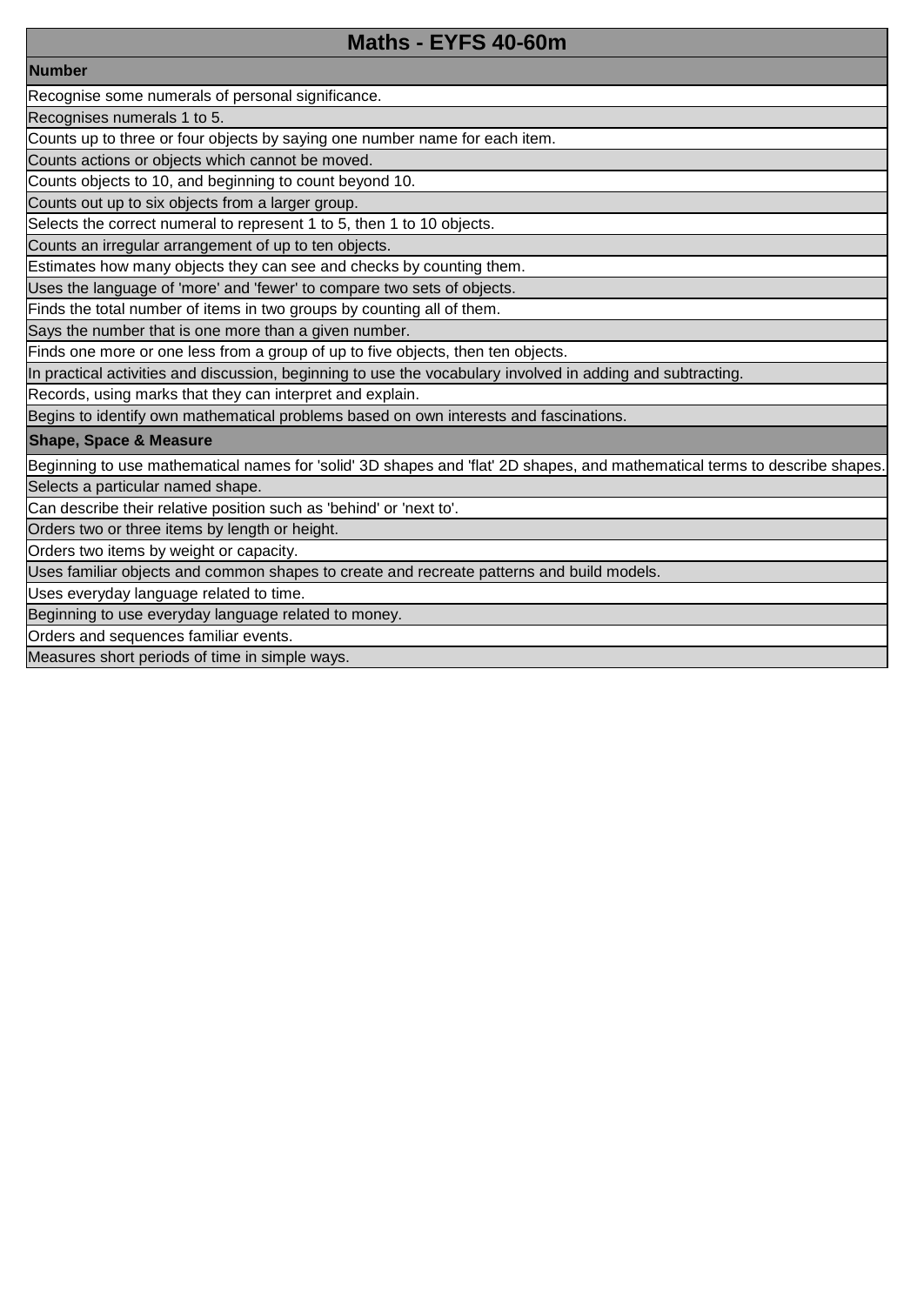## **Maths - EYFS ELG**

### **Number**

Children count reliably with numbers from one to 20, place them in order and say which number is one more or one less than a given number.

Using quantities and objects, they add and subtract two single-digit numbers and count on or back to find the answer.

They solve problems, including doubling, halving and sharing.

Children estimate a number of objects and check quantities by counting up to 20. (ELG EXC)

They solve practical problems that involve combining groups of 2, 5 or 10, or sharing into equal groups. (ELG EXC)

## **Shape, Space & Measure**

Children use everyday language to talk about size, weight, capacity, position, distance, time and money to compare quantities and objects and to solve problems.

They recognise, create and describe patterns.

They explore characteristics of everyday objects and shapes and use mathematical language to describe them.

Children estimate, measure, weigh and compare and order objects and talk about properties, position and time. (ELG EXC)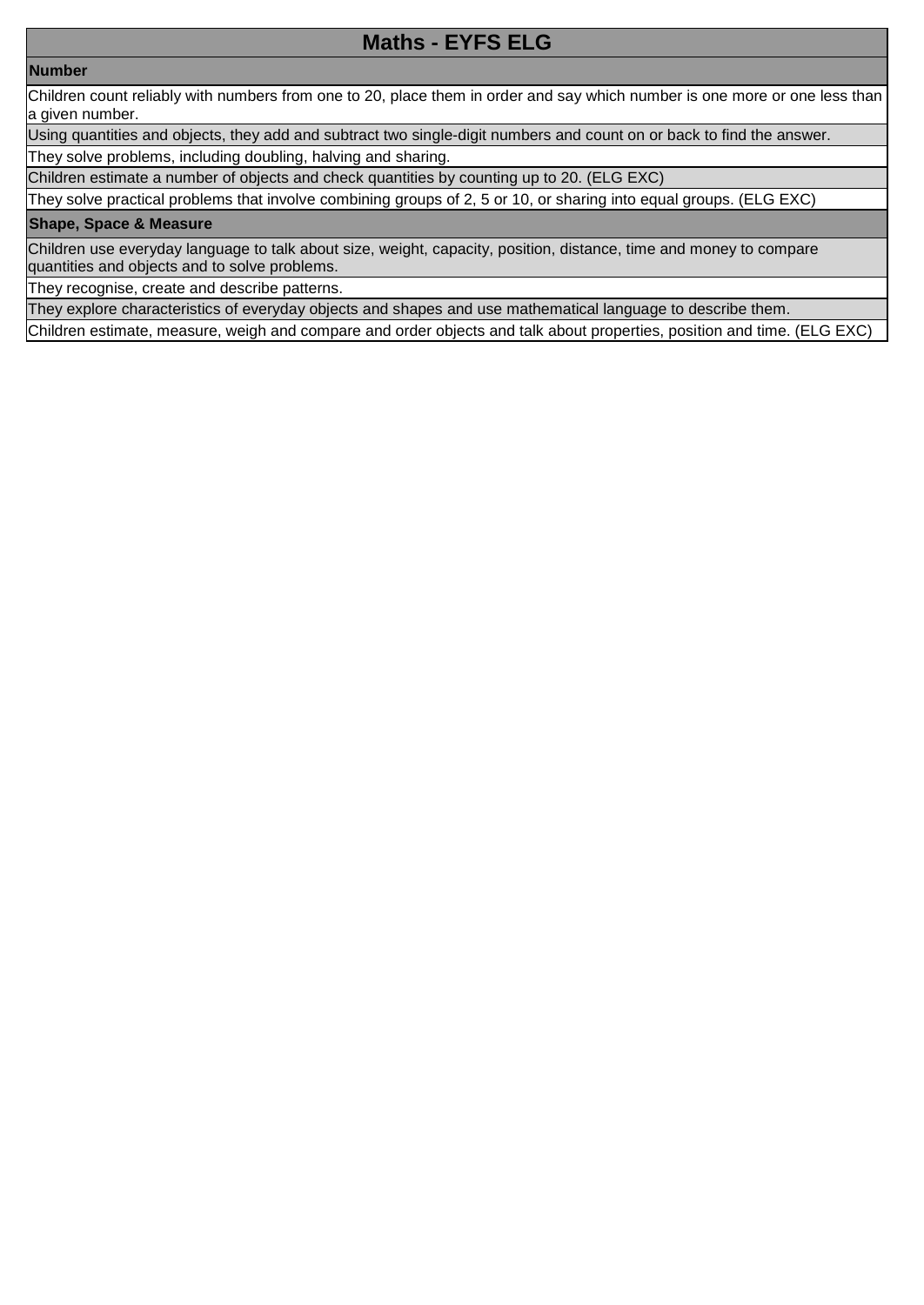## **Maths - P Scales (P1-P3)**

## **Mathematics**

Pupils encounter activities and experiences. (P1 i)

They may be passive or resistant. (P1 i)

They may show simple reflex responses [for example, startling at sudden noises or movements]. (P1 i)

Any participation is fully prompted. (P1 i)

Pupils show emerging awareness of activities and experiences. (P1 ii)

They may have periods when they appear alert and ready to focus their attention on certain people, events, objects or parts of objects,[for example, grasping objects briefly when they are placed in their hand] (P1 ii)

They may give intermittent reactions [for example, sometimes showing surprise at the sudden presence or absence of an event or object] (P1 ii)

Pupils begin to respond consistently to familiar people, events and objects. (P2 i)

They react to new activities and experiences [for example, becoming excited or alarmed when a routine is broken] (P2 i) They begin to show interest in people, events and objects [for example, tracking objects briefly across their field of awareness] (P2 i)

They accept and engage in coactive exploration [for example, lifting objects briefly towards the face in shared investigations] (P2 i)

Pupils begin to be proactive in their interactions. (P2 ii)

They communicate consistent preferences and affective responses [for example, showing a desire to hold a favourite object] (P2 ii)

They recognise familiar people, events and objects [for example, looking towards their own lunch box when offered a selection] (P2 ii)

They perform actions, often by trial and improvement, and they remember learned responses over short periods of time [for example, repeating an action with a familiar item of equipment] (P2 ii)

They cooperate with shared exploration and supported participation [for example, handling and feeling the texture of objects passed to them] (P2 ii)

Pupils begin to communicate intentionally. (P3 i)

They seek attention through eye contact, gesture or action. (P3 i)

They request events or activities [for example, pushing an item of equipment towards a member of staff] (P3 i)

They participate in shared activities with less support. (P3 i)

They sustain concentration for short periods. (P3 i)

They explore materials in increasingly complex ways [for example, banging or rubbing objects together] (P3 i)

They observe the results of their own actions with interest [for example, as they throw or drop objects on to different surfaces] (P3 i)

They remember learned responses over more extended periods [for example, remembering how to activate a pop-up object from a previous lesson] (P3 i)

Pupils use emerging conventional communication. (P3 ii)

They greet known people and may initiate interactions and activities [for example, dropping objects to prompt interventions from adults] (P3 ii)

They can remember learned responses over increasing periods of time and may anticipate known events [for example, collecting coats and bags at the end of the school day] (P3 ii)

They may respond to options and choices with actions or gestures [for example, pointing to or giving one object rather than another] (P3 ii)

They actively explore objects and events for more extended periods [for example, manipulating objects in piles, groups or stacks] (P3 ii)

They apply potential solutions systematically to problems [for example, using items of equipment purposefully and appropriately] (P3 ii)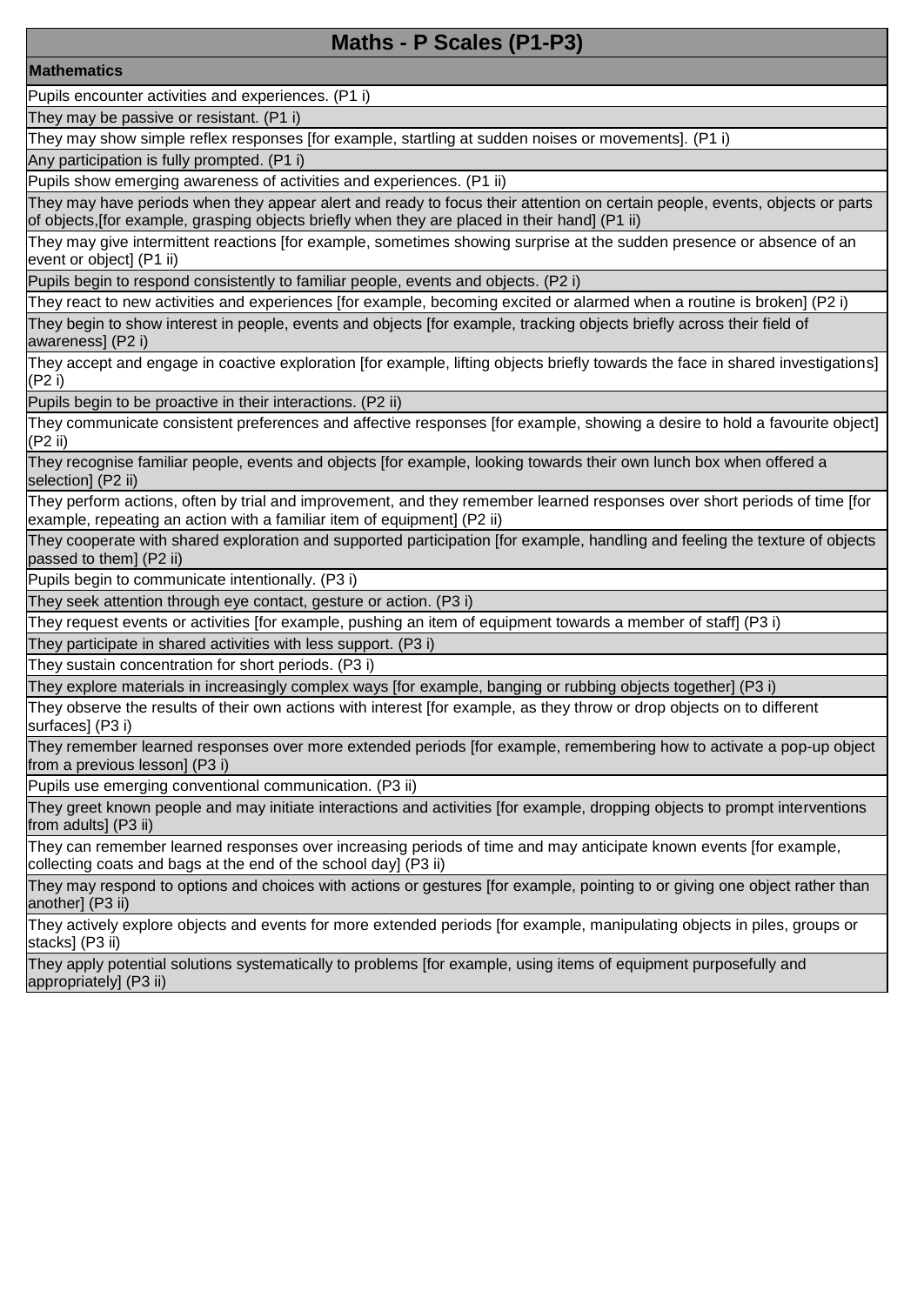## **Maths - P Scales (P4-P8)**

## **Using and Applying**

Pupils are aware of cause and effects in familiar mathematical activities [for example, knowing that in a role-play shop a coin can be exchanged for an item; hitting a mathematical shape on a concept keyboard to make it appear on the screen] (P4)

Pupils show awareness of changes in shape, position or quantity [for example, grouping objects that have similar key features such as shape; creating very simple sequences of light or sound using switched equipment; recalling an object which has been placed out of sight] (P4)

They anticipate, follow and join in familiar activities when given a contextual clue [for example, anticipating the next chorus or action in songs and rhymes; matching cakes to plates] (P4)

Pupils sort or match objects or pictures by recognising similarities [for example, matching shoes or socks by placing next to one placed by an adult; find matching pairs from a collection of pictures; collecting objects given one criterion such as blue or  $bia$  $(P5)$ 

They make sets that have the same small number of objects in each [for example, distributing sweets into containers so that there are one or two in each] (P5)

They solve simple problems practically [for example, selecting appropriate containers for items of different sizes; checking there is a knife for every fork] (P5)

Pupils sort objects and materials according to a given criteria [for example, sorting footballs into a net and table tennis balls into a box] (P6)

They copy simple patterns or sequences [for example, copying a drumbeat; copying a simple pattern of repeated movements; copying a pattern of large and small cups] (P6)

Pupils complete a range of classification activities using a given criterion [for example, sorting a pile of coins by size, colour or shape; sorting all the blue Wellington boots; sorting all the size 6 shoes] (P7)

They identify when an object is different and does not belong to a given familiar category [for example, removing odd items from sets; collecting items into sorting boxes or drawers] (P7)

They respond appropriately to key vocabulary and questions [for example, 'How many?'] (P7)

Pupils talk about, recognise and copy simple repeating patterns and sequences [for example, recognising and describing simple repeating patterns on textiles or necklaces from different cultures; recognising and describing a pattern of socks on a line; joining in a pattern of hand claps; talking about and copying patterns such as beats in familiar music; shapes made by hand and feet in damp sand; sponge prints] (P8)

Pupils use their developing mathematical understanding of counting up to ten to solve simple problems encountered in play, games or other work [for example, using tokens or marks to tally events or scoring in games; counting in the school environment; using ordinal words to describe positions and turns] (P8)

Pupils make simple estimates [for example, estimating the number of cubes that will fit into a box or the number of strides across a room] (P8)

## **Number**

Pupils show an awareness of number activities and counting [for example copying some actions during number rhymes, songs and number games; following a sequence of pictures or numbers as indicated by a known person during number rhymes and songs] (P4)

Pupils respond to and join in with familiar number rhymes, stories, songs and games [for example, using a series of actions during the singing of a familiar song; joining in by saying, signing or indicating at least one of the numbers in a familiar number rhyme] (P5)

Pupils can indicate one or two [for example by using eye pointing, blinks, gestures or any other means to indicate one or two, as required] (P5)

They demonstrate that they are aware of contrasting quantities [for example 'one' and 'lots' by making groups of one or lots of food items on plates] (P5)

Pupils demonstrate an understanding of one-to-one correspondence in a range of contexts [for example: matching objects such as cups to saucers, straws to drink cartons]. Pupils join in rote counting up to five [for example, saying or signing number names to 5 in counting activities] (P6)

They count reliably to three, make sets of up to three objects and use numbers to three in familiar activities and games [for example, touching one, two, three items as an adult counts, counting toys or pictures, counting out sets of three, such as knife, fork and spoon] (P6)

They demonstrate an understanding of the concept of 'more' [for example, indicating that more cups, counters, food items are required]. They join in with new number rhymes, songs, stories and games. (P6)

Pupils join in rote counting to 10 [for example, saying or signing number names to 10 in counting activities] (P7)

They can count at least 5 objects reliably [for example, candles on a cake, bricks in a tower] (P7)

They recognise numerals from one to five and to understand that each represents a constant number or amount [for example, putting correct number of objects (one to five) into containers marked with the numeral; collecting the correct number of items up to five] (P7)

Pupils demonstrate an understanding of 'less' [for example, indicating which bottle has less water in it]. In practical situations they respond to 'add one' to a number of objects [for example, responding to requests such as add one pencil to the pencils in the pot, add one sweet to the dish] (P7)

Pupils join in with rote counting to beyond 10 [for example, they say or sign number names in counting activities] (P8)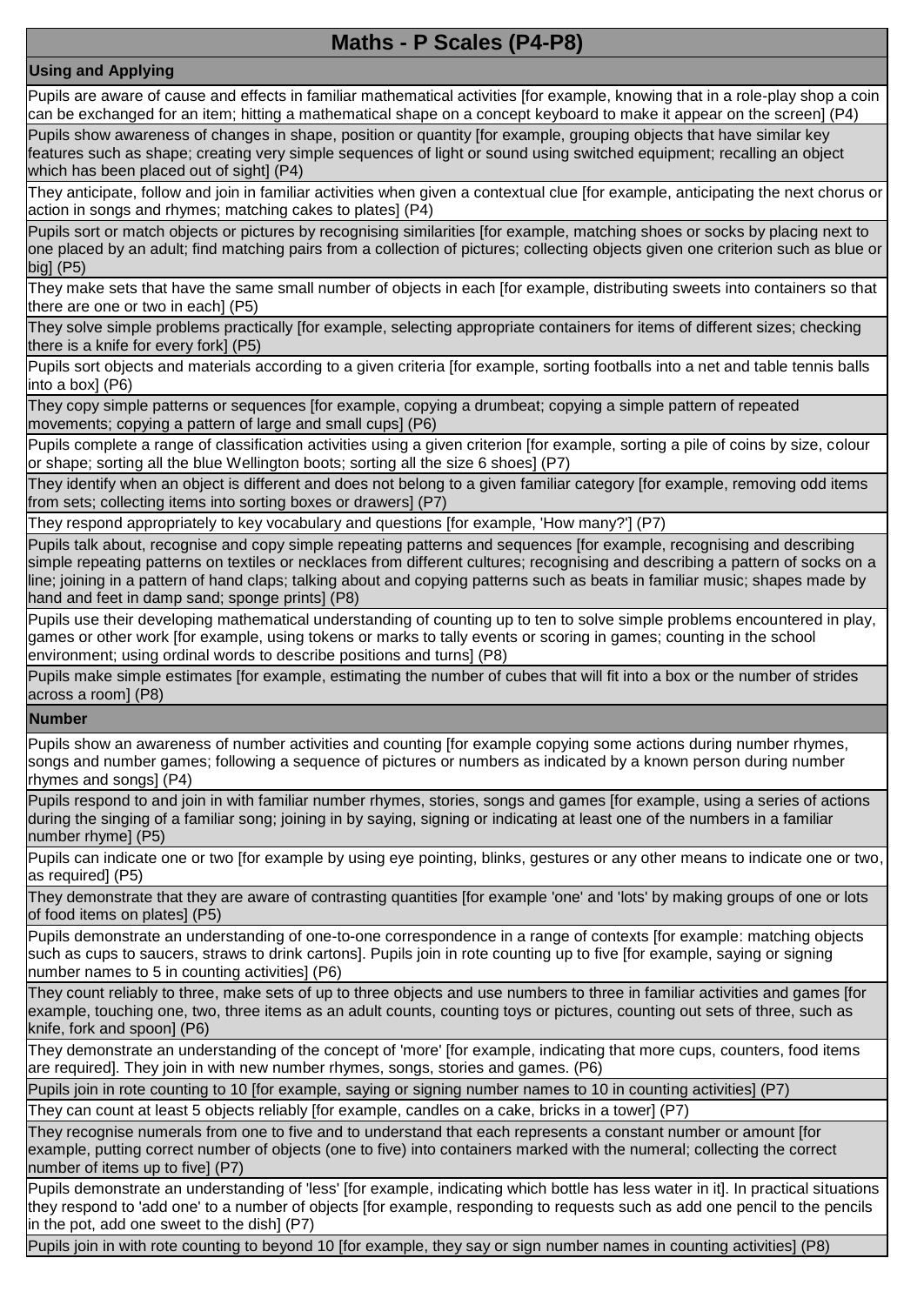They continue to rote count onwards from a given small number [for example, continuing the rote count onwards in a game using dice and moving counters up to 10; continuing to say, sign or indicate the count aloud when an adult begins counting the first two numbers] (P8)

Pupils recognise differences in quantity [for example, in comparing given sets of objects and saying which has more or less, which is the bigger group or smaller group] (P8)

They recognise numerals from one to nine and relate them to sets of objects [for example, labelling sets of objects with correct numerals]. (P8)

In practical situations they respond to 'add one' to or 'take one away' from a number of objects, [for example, adding one more to three objects in a box and say, sign or indicate how many are now in the box; at a cake sale saying, signing or indicating how many cakes are left when one is sold] (P8)

They use ordinal numbers (first, second, third) when describing the position of objects, people or events [for example, indicating who is first in a queue or line; who is first, second and third in a race or competition] (P8)

Pupils estimate a small number (up to 10) and check by counting [for example, suggesting numbers that can be checked by counting, guessing then counting the number of: pupils in a group; adults in the room; cups needed at break time]. (P8)

## **Shape, Space & Measure**

Pupils search for objects that have gone out of sight, hearing or touch, demonstrating the beginning of object permanence [for example, searching for an object or sound when it is removed] (P4)

Pupils match big objects and small objects [for example, finding a big football to place in a net with other big footballs, matching a small model car with a similar sized model car] (P4)

They demonstrate interest in position and the relationship between objects [for example, stacking or joining objects or using construction materials]. (P4)

Pupils search intentionally for objects in their usual place [for example, going to the mathematics shelf for the box of shapes] (P5)

They find big and small objects on request [for example, from a choice of two objects, identifying the 'big' and 'small'] (P5)

They compare the overall size of one object with that of another where there is a marked difference [for example, they indicate which of two shoes is the bigger, compare objects - big boxes and small boxes] (P5)

They explore the position of objects [for example, placing objects in and out of containers, placing objects inside and outside a hoop, fits as many objects as possible into a box]. (P5)

Pupils search for objects not found in their usual place, demonstrating their understanding of object permanence [for example, looking for cups when they are not in their usual cupboard] (P6)

They compare the overall size of one object with that of another where the difference is not great [for example, identifying the bigger of two Russian dolls or nesting cubes] (P6)

They manipulate three-dimensional shapes [for example, putting shapes into a shape sorter, using 3D objects to build and manipulate in role-play, rolling a tube in a race with a partner] (P6)

They show understanding of words signs and symbols that describe positions [for example, responding to a request to put an object in, on, under, or inside another object]. (P6)

Pupils respond to 'forwards' and 'backwards' [for example, moving forwards and backwards on request, recognising when a vehicle is moving forwards or backwards, moving a counter forward or backward on a board game] (P7)

They pick out described shapes from a collection [for example, picking out all the round shapes in the classroom, finding shapes with straight edges, fitting shapes into matching holes] (P7)

They use familiar words in practical situations when they compare sizes and quantities, [for example, using the words 'heavy' and 'light', 'more' and 'less', 'enough' or 'not enough' to compare objects or quantities]. (P7)

Pupils compare objects directly, focusing on one dimension such as length or height where the difference is marked and can indicate 'the long one' or 'the tall one' [for example, comparing two plants, placed side by side and indicate the tall one, or comparing two zips and indicating the long one] (P8)

They show awareness of time, through some familiarity with names of the days of the week and significant times in their day, such as meal times, bed times [for example, ordering events in their day on a visual daily timetable, understanding and using names of days of the week, 'no school on Saturday or Sunday, swimming on Wednesday'] (P8)

They respond to mathematical vocabulary such as 'straight', 'circle', 'larger' to describe the shape and size of solids and flat shapes [for example, when shopping, pupils find boxes with straight edges to pack into the carrier bag; identify the larger circle when stacking two cans] (P8)

They describe shapes in simple models, pictures and patterns [for example, stamping shapes in sand and describing them, using a set of flat shapes to make pictures or patterns, naming some of the shapes used, identifying specific shapes from pictures, simple models or patterns]. (P8)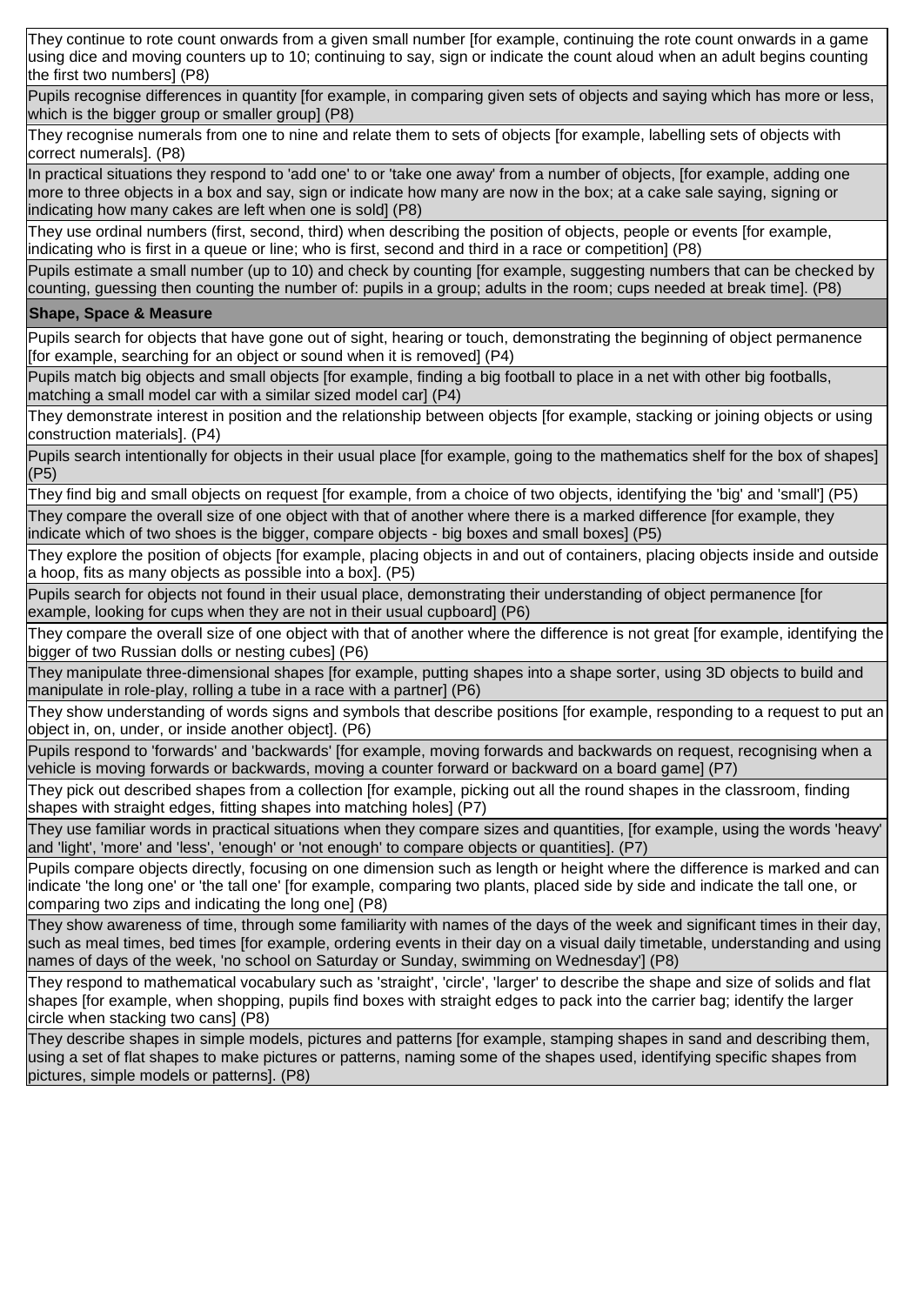| <b>Maths - EAL 1</b>                                                                 |
|--------------------------------------------------------------------------------------|
| To know and use numbers                                                              |
| Rote count to 3 in 1st language.                                                     |
| Rote count to 3 in English.                                                          |
| Say English number names when looking at numbers (not necessarily the correct ones). |
| Says the correct number when looking at the numeral to 3 in 1st language.            |
| Says the correct number when looking at the numeral to 3 in English.                 |
| Write numbers to 3 in 1st language.                                                  |
| Write numbers to 3 in English.                                                       |
| Rote count to 5 in 1st language.                                                     |
| Rote count to 5 in English.                                                          |
| Say English number names when looking at numbers (not necessarily the correct ones). |
| Says the correct number when looking at the numeral to 5 in 1st language.            |
| Says the correct number when looking at the numeral to 5 in English.                 |
| Write numbers to 5 in 1st language.                                                  |
| Write numbers to 5 in English.                                                       |
| Counts out up to 6 objects from a larger group in 1st language.                      |
| Counts out up to 6 objects from a larger group in English.                           |
| Has 1:1 correspondence.                                                              |
| Selects the correct numeral to represent 1 to 5 objects.                             |
| Make and draw sets to 5.                                                             |
| Complete repeating patterns of up to 3 colours or objects.                           |
| Say the number that is 1 more than a given number to 5.                              |
| Find 1 more/one less from a group of up to 5 objects.                                |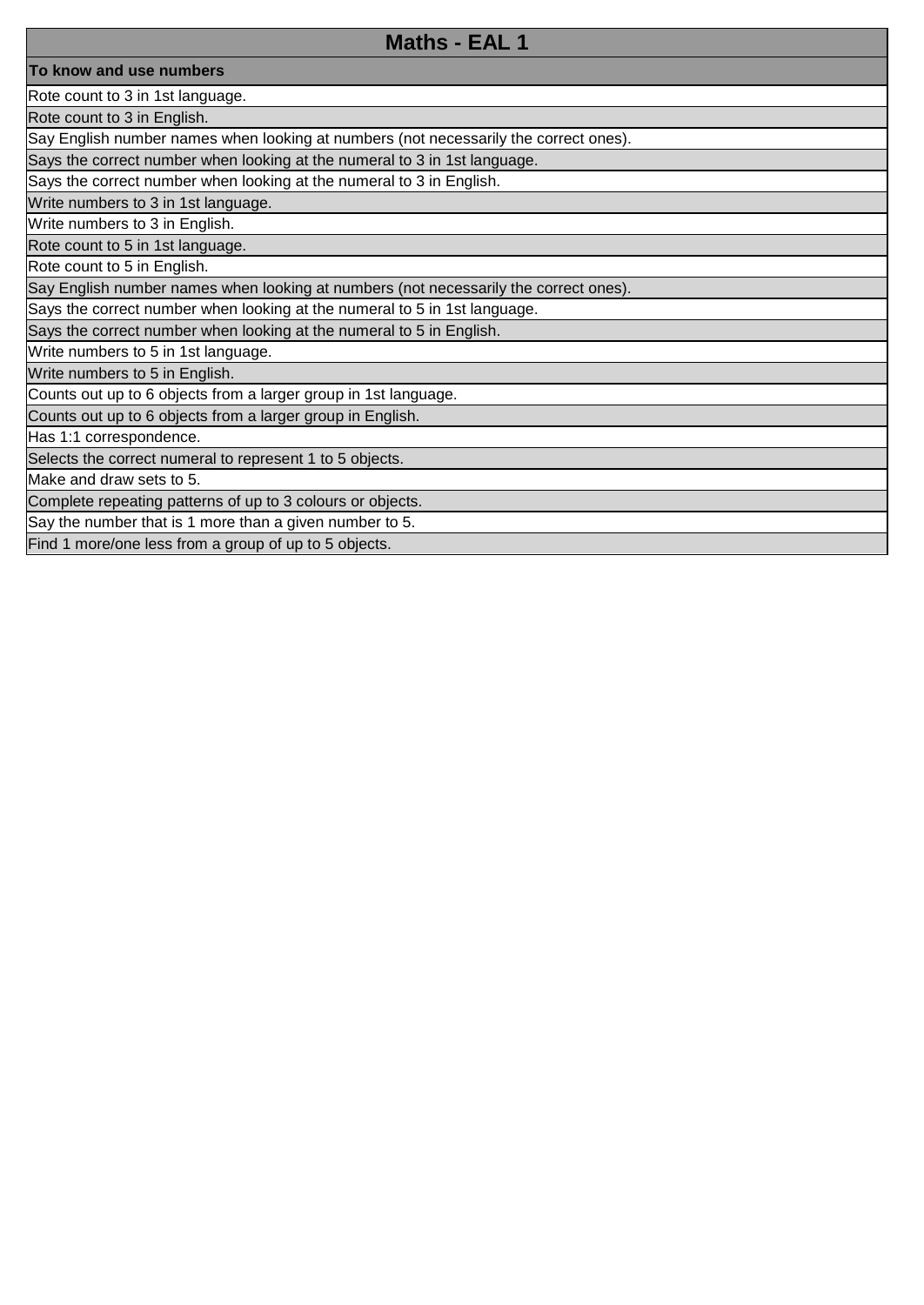| <b>Maths - EAL 2</b>                                                                 |
|--------------------------------------------------------------------------------------|
| To know and use numbers                                                              |
| Rote count to 10 in 1st language.                                                    |
| Rote count to 10 in English.                                                         |
| Rote count backwards from 10 in 1st language.                                        |
| Rote count backwards from 10 in English.                                             |
| Write numbers to 10 in 1st language.                                                 |
| Write numbers to 10 in English.                                                      |
| Selects the correct numeral to represent 5 to 10 objects.                            |
| Says the correct number when looking at the numeral to 10 in 1st language.           |
| Says the correct number when looking at the numeral to 10 in English.                |
| Counts an irregular arrangement of up to 10 objects.                                 |
| Beginning to count beyond 10 objects.                                                |
| Estimates how many objects they can see up to 10 and checks by counting them.        |
| Make and draw sets to 10.                                                            |
| Uses the language of 'more, fewer, less' to compare sets of objects in 1st language. |
| Uses the language of 'more, fewer, less' to compare sets of objects in English.      |
| Say the number that is one more than a given number to 10.                           |
| Find one more/one less from a group of up to 10 objects.                             |
| Copy actions for add, subtract and equals.                                           |
| Can practically double numbers to 5.                                                 |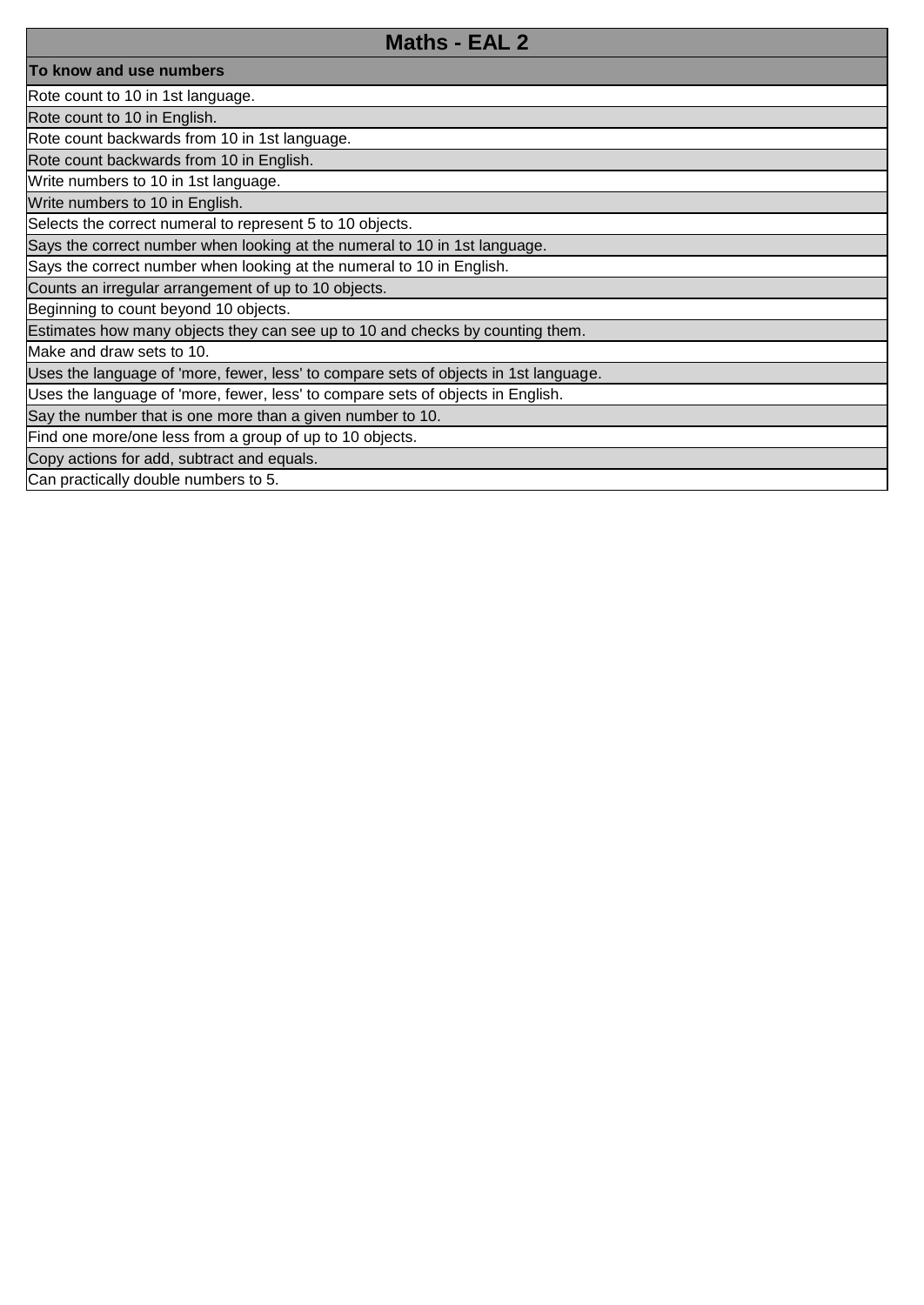| <b>Maths - EAL 3</b>                                                          |
|-------------------------------------------------------------------------------|
| To know and use numbers                                                       |
| Rote count to 20 in 1st language.                                             |
| Rote count to 20 in English.                                                  |
| Rote count backwards from 20 in 1st language.                                 |
| Rote count backwards from 20 in English.                                      |
| Write numbers to 20 in 1st language.                                          |
| Write numbers to 20 in English.                                               |
| Selects the correct numeral to represent 10 to 20 objects.                    |
| Says the correct number when looking at the numeral to 20 in 1st language.    |
| Says the correct number when looking at the numeral to 20 in English.         |
| Counts an irregular arrangement of up to 20 objects (1:1).                    |
| Estimates how many objects they can see up to 20 and checks by counting them. |
| Make and draw sets to 20.                                                     |
| Knows the names for add, subtract and equals in English.                      |
| Understands the concept of $+ -$ = in first language.                         |
| Add numbers practically to make a total of up to 10.                          |
| Subtract numbers practically within 10.                                       |
| Can practically double numbers to 10.                                         |
| Can practically halve numbers to 10.                                          |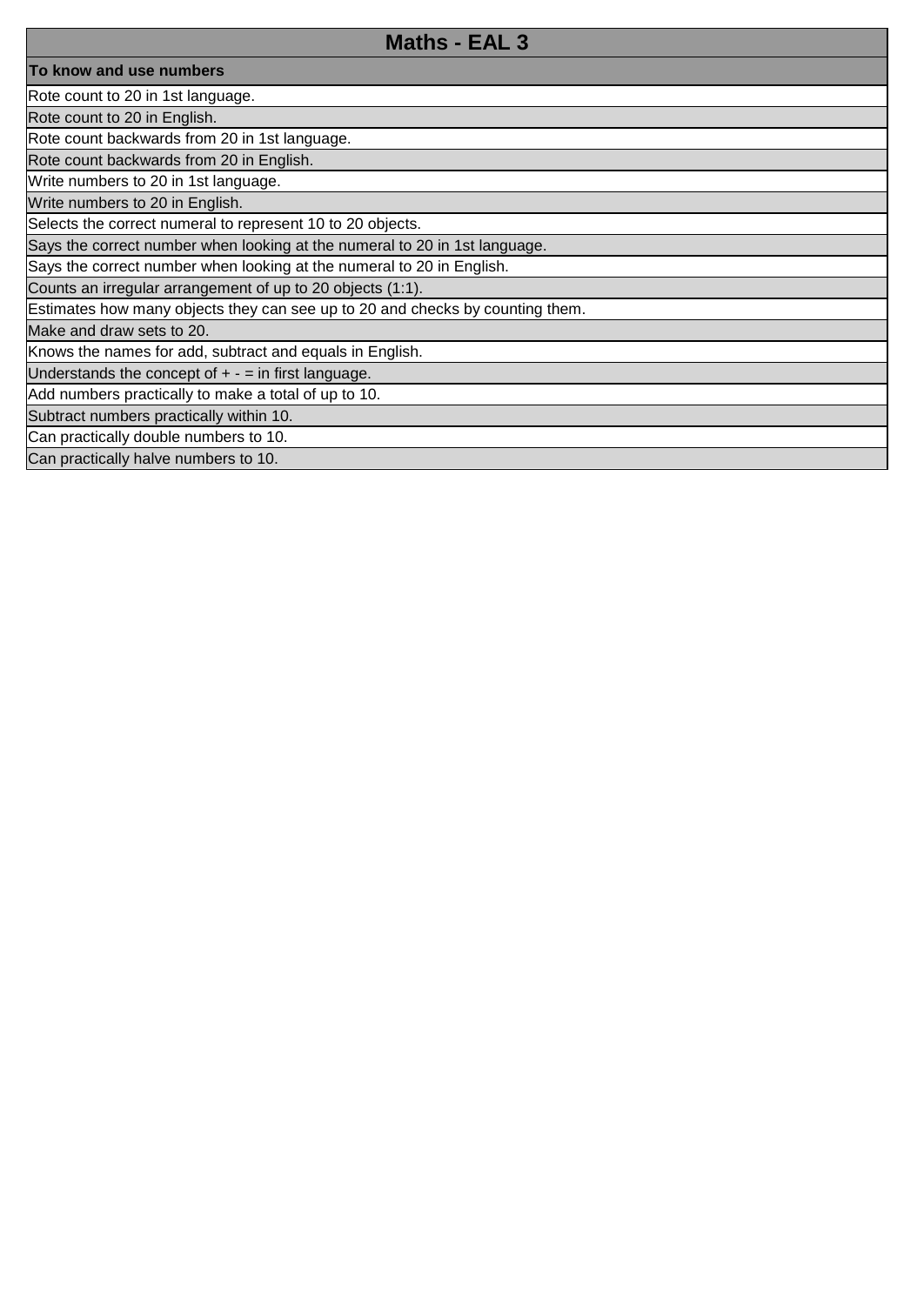| <b>Maths - EAL 4</b>                                                                                                                |
|-------------------------------------------------------------------------------------------------------------------------------------|
| To know and use numbers                                                                                                             |
| Rote count to 50 in 1st language.                                                                                                   |
| Rote count to 50 in English.                                                                                                        |
| Rote count backwards from 30+ in 1st language.                                                                                      |
| Rote count backwards from 30+ in English.                                                                                           |
| Write numbers to 50 in 1st language.                                                                                                |
| Write numbers to 50 in English.                                                                                                     |
| Selects the correct numeral to represent 10 to 30 objects.                                                                          |
| Says the correct number when looking at the numeral to 50 in 1st language.                                                          |
| Says the correct number when looking at the numeral to 50 in English.                                                               |
| Counts larger amounts by grouping into 10s.                                                                                         |
| Has some understanding of 2 digit numbers as being made up of 10s and 1s.                                                           |
| Represent pictorially addition and subtraction to 20.                                                                               |
| Add numbers practically to make a total of up to 20.                                                                                |
| Subtract numbers practically within 20.                                                                                             |
| Knows number bonds to 10.                                                                                                           |
| Count forwards and backwards in 2s, 5s, 10s in 1st language.                                                                        |
| Count forwards and backwards in 2s, 5s, 10s in English.                                                                             |
| Solve addition and subtraction problems with single digit numbers.                                                                  |
| Can practically double numbers to 20.                                                                                               |
| Can practically halve numbers to 20.                                                                                                |
| Can share a number of objects equally into 3 groups.                                                                                |
| Can split a shape into half by drawing or folding.                                                                                  |
| Can identify shapes which have been split into halves from a group also containing shapes that have been unequally split<br>into 2. |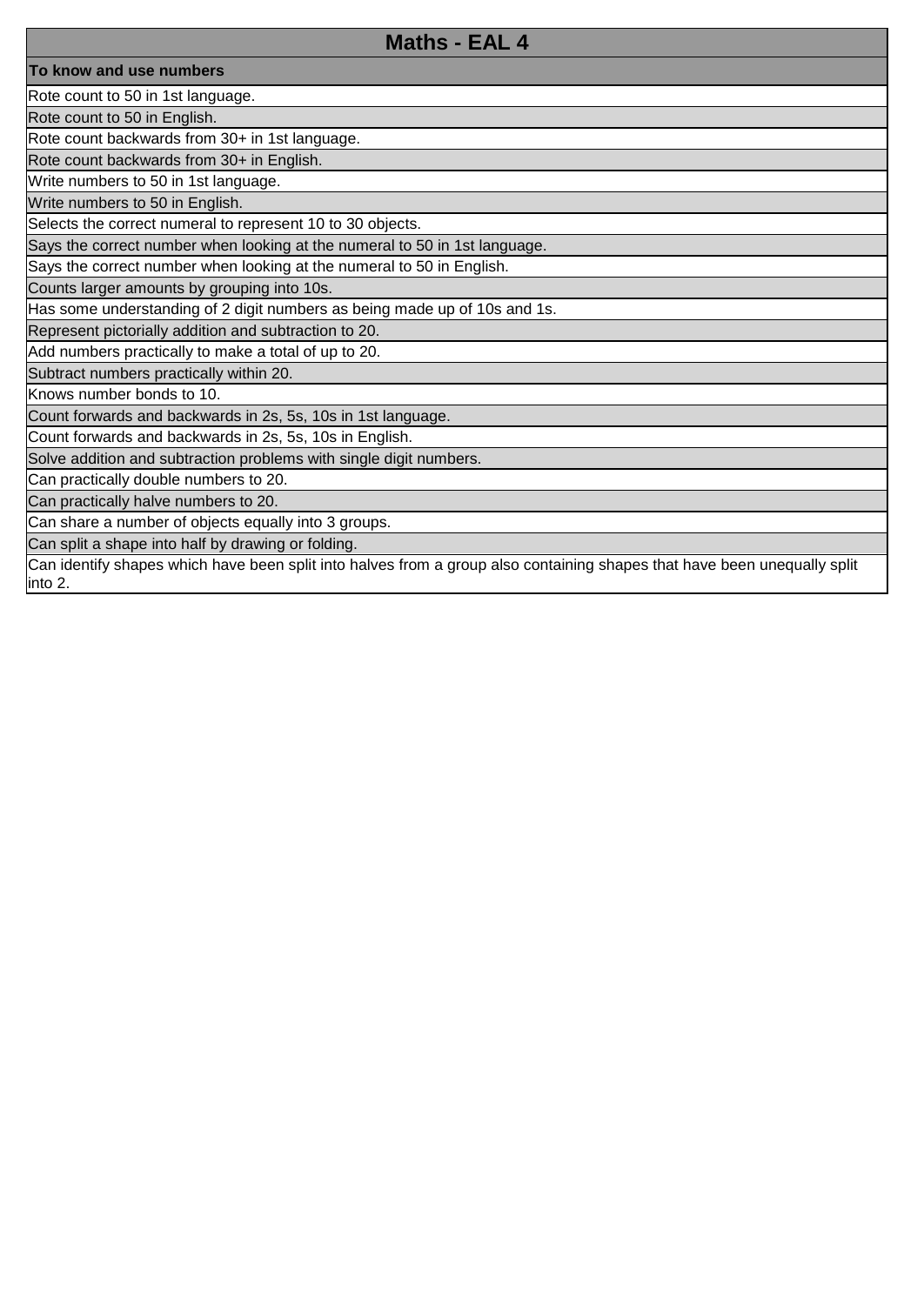### **Place Value**

**Count to and across 100, forwards and backwards, beginning with 0 or 1, or from any given number.** 

Count, read and write numbers to 100 in numerals; count in multiples of twos, fives and tens.

**Given a number, identify one more and one less.** 

Use the language of: equal to, more than, less than (fewer), most, least.

Identify and represent numbers using objects and pictorial representations including a number line.

**Read and write numbers from 1 to 20 in numerals.**

**Read and write numbers from 1 to 20 in words.**

## **Addition & Subtraction**

**Read, write and interpret mathematical statements involving addition (+), subtraction (-) and equals (=) signs. Know and use number bonds and related subtraction facts up to 20.** 

**Add and subtract one-digit and two-digit numbers to 20, including zero.**

Solve one-step problems that involve addition and subtraction, using objects and pictorial representations.

Solve missing number problems such as 7 = [ ] - 9

### **Multiplication & Division**

Solve one-step problems involving multiplication and division, by calculating the answer using objects, pictorial representations and arrays with the support of the teacher.

#### **Fractions**

**Recognise, find and name a half of an object, shape or quantity.** 

**Recognise, find and name a quarter of an object, shape or quantity.**

### **Measurement**

Solve practical problems for lengths and heights [for example, long/short, longer/shorter, tall/short, double/half].

Solve practical problems for mass/weight [for example, heavy/light, heavier than, lighter than].

Solve practical problems for capacity and volume [for example, full/empty, more than, less than, half, half full, quarter].

Solve practical problems for time [for example, quicker, slower, earlier, later]. (KPI)

**Measure and begin to record lengths and heights.**

**Measure and begin to record mass/weight.**

**Measure and begin to record capacity and volume.**

**Measure and begin to record time (hours, minutes, seconds).**

**Recognise and know the value of different denominations of coins and notes.**

Sequence events in chronological order using language [for example, before and after, next, first, today, yesterday, tomorrow, morning, afternoon and evening].

**Recognise and identify days of the week, weeks, months and years.**

Tell the time to the hour and half past the hour and draw the hands on a clock face to show these times.

**Geometry: Properties of Shape**

**Recognise and name common 2-D shapes.**

**Recognise and name common 3-D shapes.**

**Geometry: Position & Direction**

Describe position, direction and movement, including whole, half, quarter and three-quarter turns.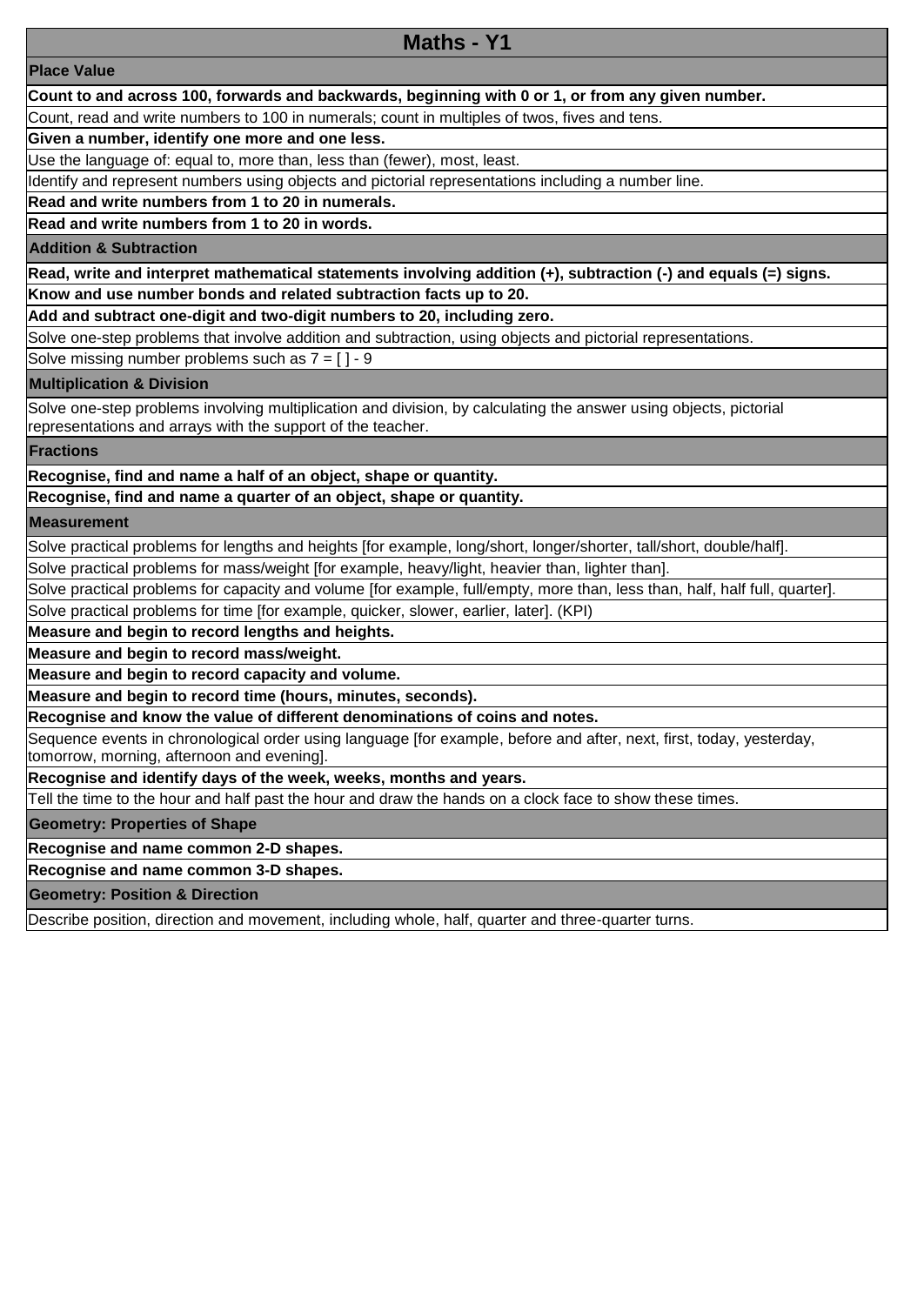**Place Value**

**Count in steps of 2 from 0.**

**Count in steps of 3 from 0.**

**Count in steps of 5 from 0.**

Count in tens from any number, forward and backward.

**Recognise the place value of each digit in a two-digit number (tens, ones).**

Identify, represent and estimate numbers using different representations, including the number line.

**Order numbers from 0 up to 100.** 

Compare numbers using  $\lt$ ,  $>$  and  $=$  signs

**Read and write numbers to at least 100 in numerals.**

**Read and write numbers to at least 100 in words.**

Use place value and number facts to solve problems.

**Addition & Subtraction**

**Solve problems with addition using objects and pictorial representations.**

Solve problems with subtraction using objects and pictorial representations.

Solve problems with addition and subtraction applying their increasing knowledge of mental and written methods.

## **Recall and use addition and subtraction facts to 20 fluently.**

**Recall and use addition and subtraction facts up to 100.**

Add and subtract numbers using objects, pictorial representations.

Add and subtract numbers mentally, including a two-digit number and ones.

Add and subtract numbers using objects, pictorial representations, and mentally, including a two-digit number and tens.

Add and subtract numbers using objects, pictorial representations, and mentally, including adding three one-digit numbers. Show that addition of two numbers can be done in any order and subtraction of one number from another cannot.

Recognise and use the inverse relationship between addition and subtraction and use this to check calculations and solve missing number problems.

**Multiplication & Division**

**Recall and use multiplication and division facts for the 2x multiplication tables.**

**Recall and use multiplication and division facts for the 5x multiplication tables.** 

**Recall and use multiplication and division facts for the 10x multiplication tables.** 

Calculate mathematical statements for multiplication and division and write them using the multiplication  $(x)$ , division  $\leftrightarrow$  and equals (=) signs.

Show that multiplication of two numbers can be done in any order and division of one number by another cannot.

Solve problems involving multiplication and division, using materials, arrays, repeated addition, mental methods, and multiplication and division facts

**Fractions**

Recognise, find, name and write fractions 1/3, 1/4, 2/4, and 3/4 of a length, shape, set of objects or quantity.

**Write simple fractions for example, 1/2 of 6 = 3.**

Recognise simple equivalent fractions for example  $2/4 = 1/2$ 

**Measurement**

Choose and use appropriate standard units to estimate and measure to the nearest appropriate unit, using rulers, meter sticks for length/height in any direction (m/cm).

Choose and use appropriate standard units to estimate and measure to the nearest appropriate unit, using scales for mass (kg/g).

Choose and use appropriate standard units to estimate and measure to the nearest appropriate unit, using thermometers for temperature (°C).

Choose and use appropriate standard units to estimate and measure to the nearest appropriate unit, using measuring vessels for capacity (litres/ml).

Compare and order lengths, mass, volume/capacity.

Record the results of ordering using  $>$ ,  $<$  and  $=$ .

Recognise and use symbols for pounds (£) and pence (p).

Recognise and combine amounts of coins to make a particular value.

Find different combinations of coins that equal the same amounts of money.

Solve simple problems in a practical context involving addition and subtraction of money of the same unit, including giving change.

Compare and sequence intervals of time.

Tell and write the time to five minutes, including quarter past/to the hour and draw the hands on a clock face to show these times.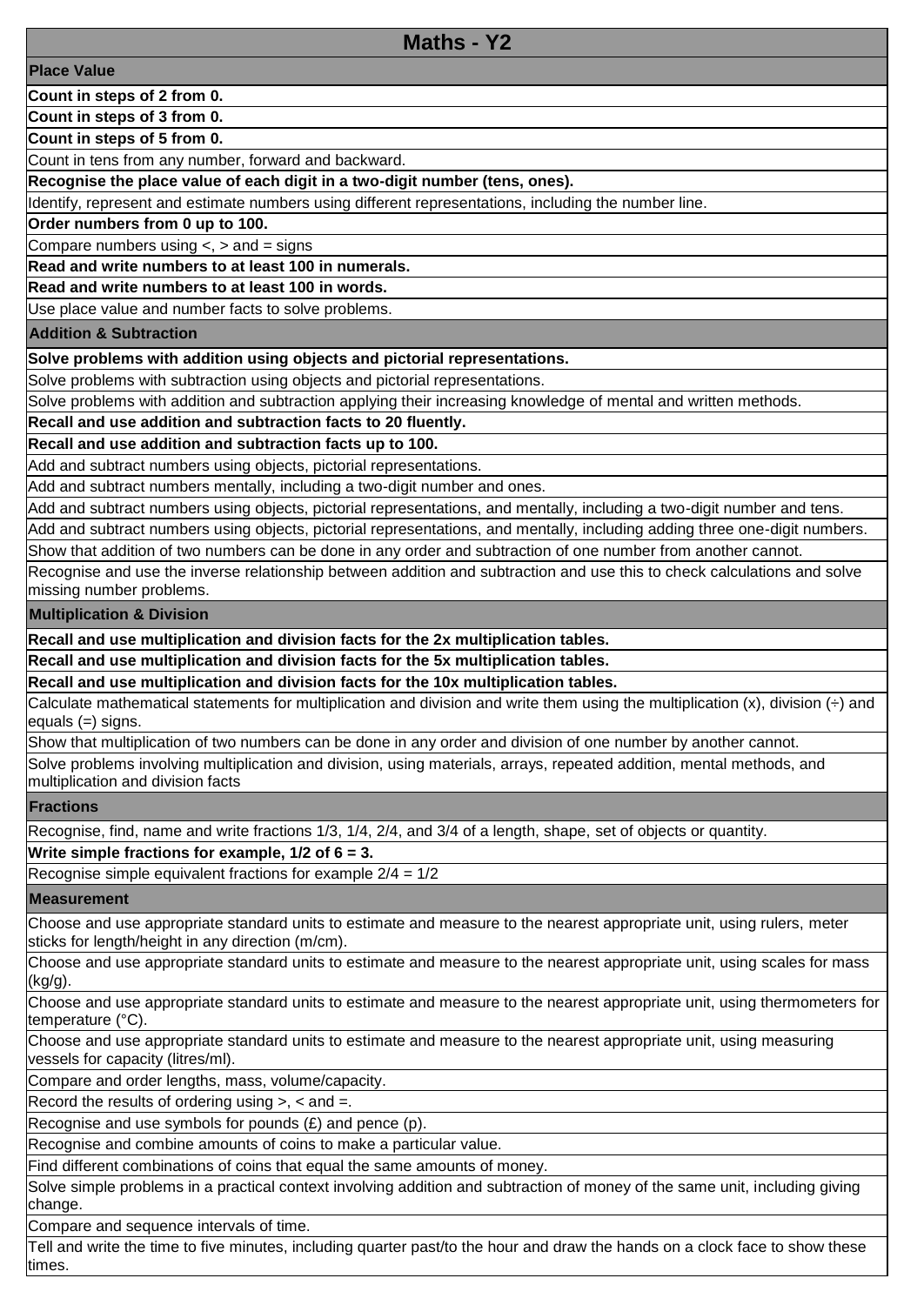Know the number of minutes in an hour and number of hours in a day.

## **Geometry: Properties of Shape**

Identify and describe the properties of 2-D shapes, including the number of sides and lines of symmetry.

Identify and describe the properties of 3-D shapes, including the number of edges, vertices and faces

Identify 2-D shapes on the surface of 3-D shapes [for example, a circle on a cylinder and a triangle on a pyramid].

Compare and sort common 2-D and 3-D shapes and everyday objects.

## **Geometry: Position & Direction**

Order and arrange combinations of mathematical objects in patterns and sequences.

Use mathematical vocabulary to describe position, direction and movement, including movement in a straight line and distinguishing between rotation as a turn and in terms of right angles for quarter, half and three-quarter turns (clockwise and anti-clockwise).

## **Statistics**

Interpret and construct simple pictograms, tally charts, block diagrams and simple tables.

Ask and answer simple questions by counting the number of objects in each category and sorting the categories by quantity.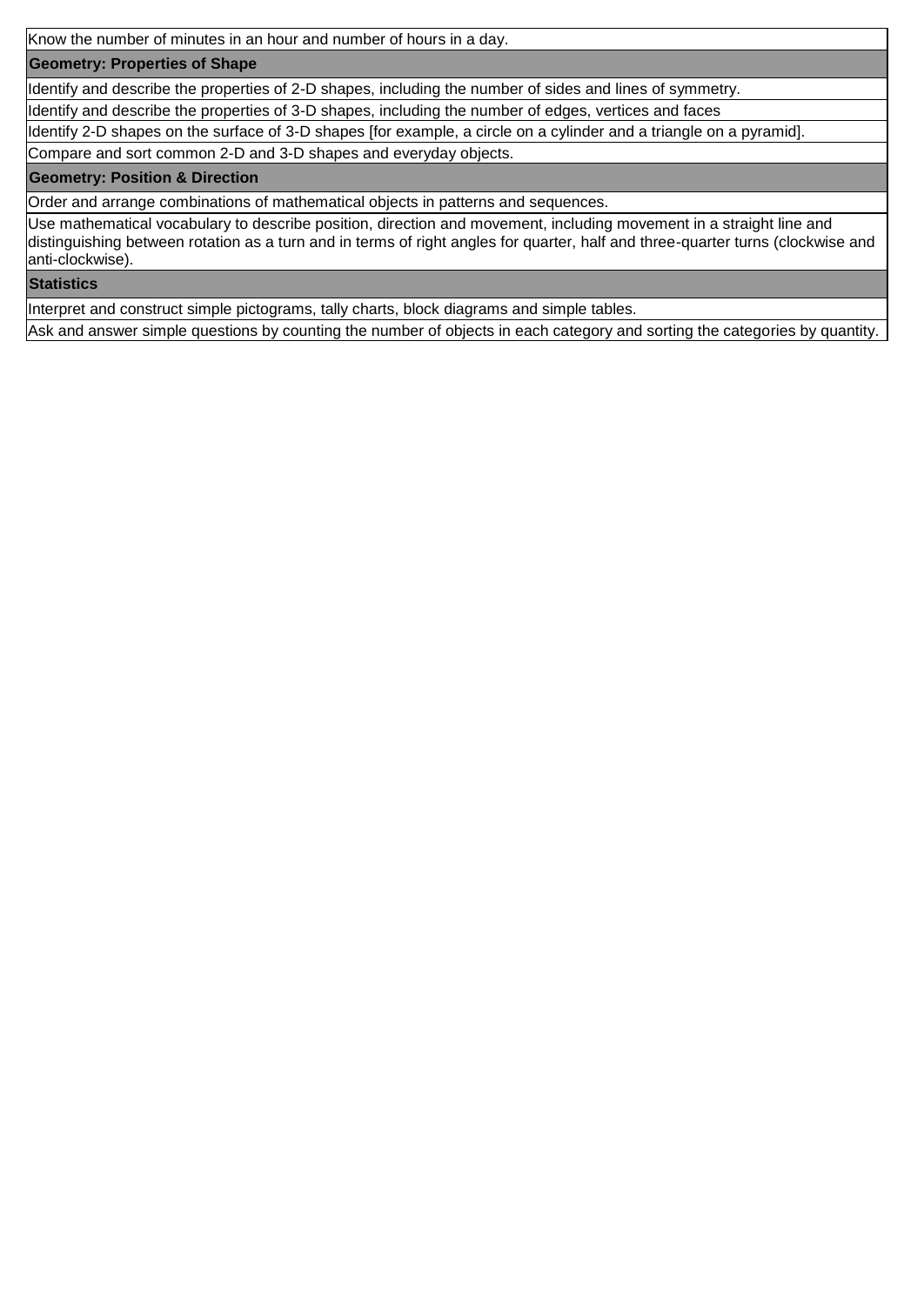#### **Place Value**

## **Count from 0 in multiples of 4.**

**Count from 0 in multiples of 8.** 

## **Count from 0 in multiples of 50 and 100.**

Find 10 or 100 more or less than a given number.

Recognise the place value of each digit in a three-digit number (hundreds, tens, ones).

Compare and order numbers up to 1000.

Identify, represent and estimate numbers using different representations.

**Read and write numbers up to 1000 in numerals.**

**Read and write numbers up to 1000 in words.**

Solve number problems and practical problems.

## **Addition & Subtraction**

**Add and subtract numbers mentally, including a three-digit number and ones.** 

**Add and subtract numbers mentally, including a three-digit number and tens.** 

**Add and subtract numbers mentally, including a three-digit number and hundreds.** 

Add and subtract numbers with up to three digits, using formal written methods of column addition and subtraction.

Estimate the answer to a calculation and use inverse operations to check answers.

Solve problems, including missing number problems.

## **Multiplication & Division**

Recall and use multiplication and division facts for the 3x tables.

Recall and use multiplication and division facts for the 4x tables.

Recall and use multiplication and division facts for the 8x tables.

Write and calculate mathematical statements for multiplication and division using the multiplication tables that they know, including for two-digit numbers times one-digit numbers, using mental and progressing to formal written methods.

Solve problems, including missing number problems, involving multiplication and division.

**Fractions**

Count up and down in tenths; recognise that tenths arise from dividing an object into 10 equal parts.

Recognise, find and write fractions of a discrete set of objects: unit fractions and non-unit fractions with small denominators.

Recognise and use fractions as numbers: unit fractions (numerator of 1) and non-unit fractions with small denominators.

**Recognise and show, using diagrams, equivalent fractions with small denominators.** 

Add and subtract fractions with the same denominator within one whole [for example, 5/7 + 1/7 = 6/7].

Compare and order unit fractions, and fractions with the same denominators.

Solve problems that involve all of the above.

**Measurement**

Measure, compare, add and subtract lengths (m/cm/mm)

Measure, compare, add and subtract mass (kg/g)

Measure, compare, add and subtract volume/capacity (l/ml)

**Measure the perimeter of simple 2-D shapes.**

Add and subtract amounts of money to give change, using both  $E$  and p in practical contexts.

**Tell and write the time from an analogue clock, including using Roman numerals from I to XII.**

**Tell and write the time from an analogue clock.**

**Estimate and read time with increasing accuracy to the nearest minute.**

Record and compare time in terms of seconds, minutes and hours

Use vocabulary such as o'clock, a.m./p.m., morning, afternoon, noon and midnight.

Know the number of seconds in a minute and the number of days in each month, year and leap year

Compare durations of events [for example to calculate the time taken by particular events or tasks].

**Geometry: Properties of Shape**

## **Draw 2-D shapes.**

make 3-D shapes using modelling materials.

Recognise 3-D shapes in different orientations and describe them.

Recognise angles as a property of shape or a description of a turn.

Identify right angles, recognise that two right angles make a half-turn, three make three quarters of a turn and four a complete turn.)

Identify whether angles are greater than or less than a right angle.

Identify horizontal and vertical lines and pairs of perpendicular and parallel lines.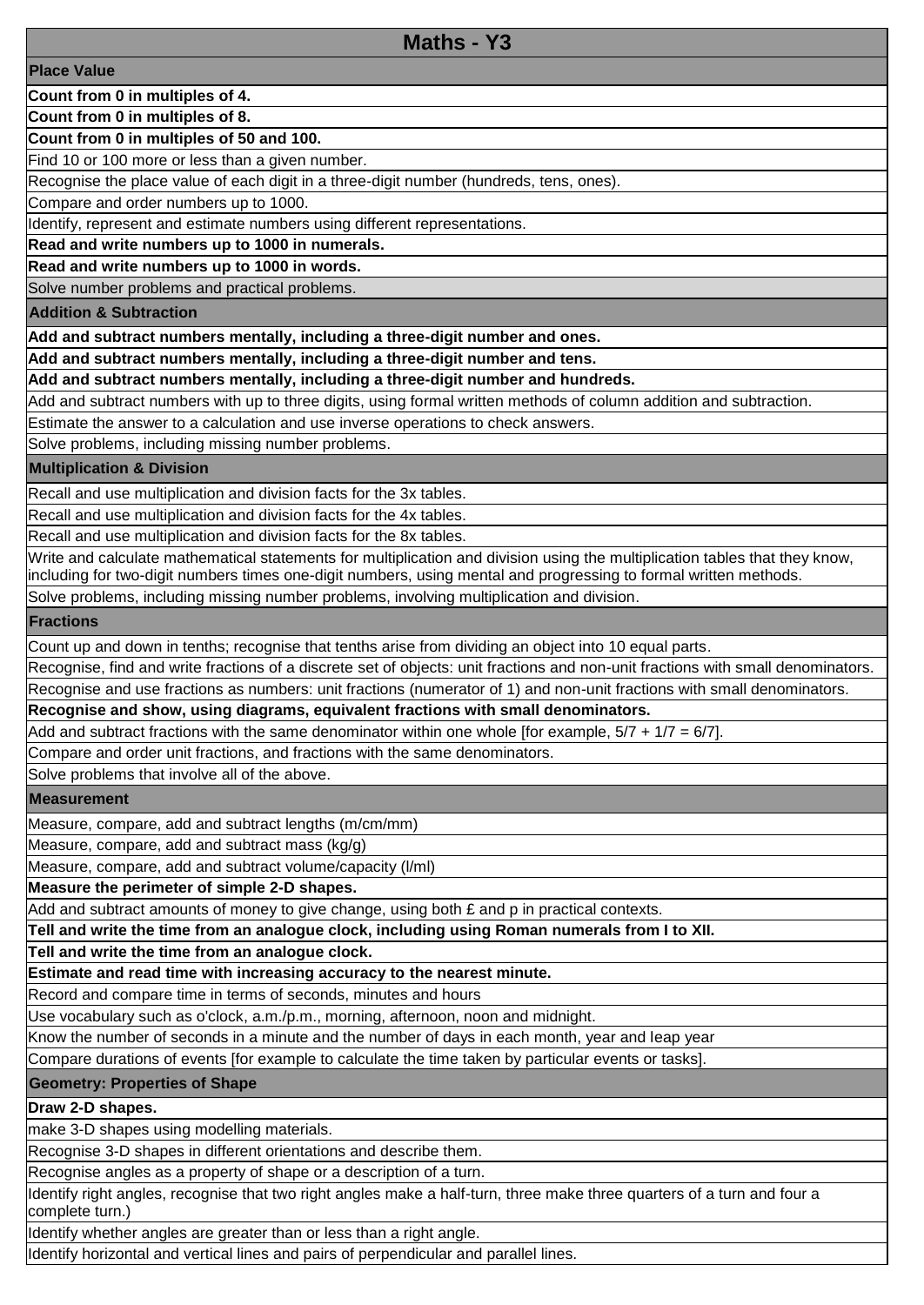Interpret and present data using bar charts, pictograms and tables.

Solve one-step and two-step questions [for example, 'How many more?' and 'How many fewer?'] using information presented in scaled bar charts and pictograms and tables.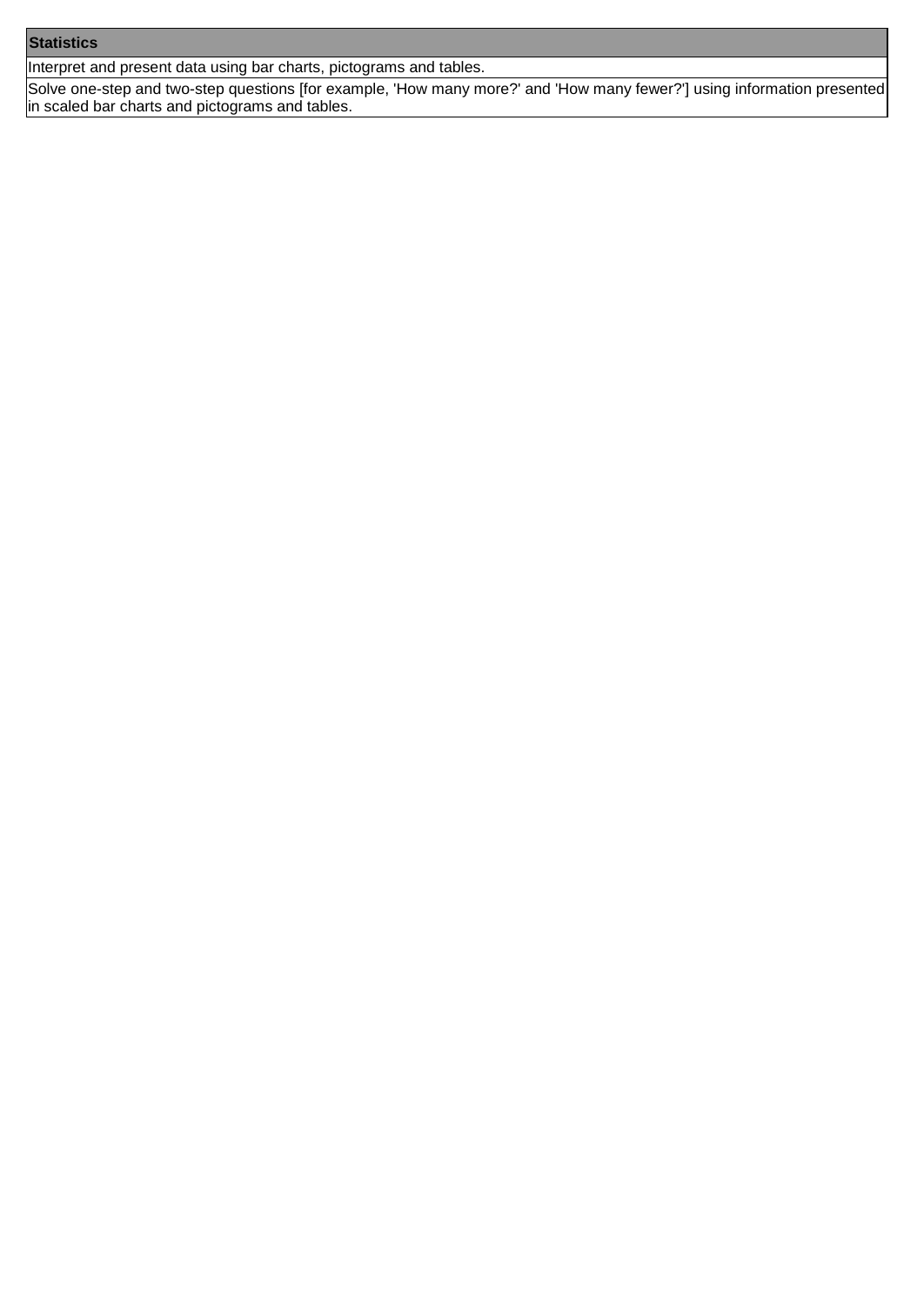### **Place Value**

## **Count in multiples of 6, 7, 9, 25 and 1000.**

## **Find 1000 more or less than a given number.**

Count backwards through zero to include negative numbers.

Recognise the place value of each digit in a four-digit number (thousands, hundreds, tens, and ones).

Order and compare numbers beyond 1000.

Identify, represent and estimate numbers using different representations.

**Round any number to the nearest 10.** 

**Round any number to the nearest 100.**

**Round any number to the nearest 1000.**

Solve number and practical problems that involve all of the above and with increasingly large positive numbers.

Read Roman numerals to 100 (I to C).

**Addition & Subtraction**

**Add numbers with up to 4 digits using the formal written methods of columnar addition.**

**Subtract numbers with up to 4 digits using the formal written methods of columnar subtraction.**

Estimate and use inverse operations to check answers to a calculation.

Solve addition and subtraction two-step problems in contexts.

### **Multiplication & Division**

Recall multiplication and division facts for multiplication tables up to 12 x 12.

Use place value, known and derived facts to multiply and divide mentally.

Use place value, known and derived facts to multiply and divide mentally including multiplying by 0 and 1.

Use place value, known and derived facts to multiply and divide mentally including dividing by 1.

Use place value, known and derived facts to multiply and divide mentally including multiplying together three numbers.

Recognise and use factor pairs and commutativity in mental calculations.

**Multiply two-digit and three-digit numbers by a one-digit number using formal written layout.**

Solve problems involving multiplying and adding.

**Fractions (including Decimals & Pcts)**

## **Recognise and show common equivalent fractions.**

Count up and down in hundredths; recognise that hundredths arise when dividing an object by one hundred and dividing tenths by ten.

Solve problems involving increasingly harder fractions to calculate quantities, and fractions to divide quantities, including non-unit fractions where the answer is a whole number.

**Add and subtract fractions with the same denominator.**

Recognise and write decimal equivalents of any number of tenths or hundredths.

**Recognise and write decimal equivalents to ¼, ½, ¾.**

Find the effect of dividing a one- or two-digit number by 10 and 100, identifying the value of the digits in the answer.

## **Round decimals with one decimal place to the nearest whole number.**

Compare numbers with the same number of decimal places up to two decimal places.

Solve simple measure and money problems involving fractions and decimals to two decimal places.

**Measurement**

## **Convert between different units of measure [for example, kilometre to metre; hour to minute].**

Measure and calculate the perimeter of a rectilinear figure (including squares) in centimetres and metres.

Find the area of rectilinear shapes by counting squares.

Estimate, compare and calculate different measures, including money in pounds and pence.

Read, write and convert time between analogue and digital 12- and 24-hour clocks.

Solve problems involving converting from hours to minutes; minutes to seconds; years to months; weeks to days.

### **Geometry: Properties of Shape**

**Compare and classify geometric shapes, including quadrilaterals and triangles, based on their properties and sizes.**

Identify acute and obtuse angles and compare and order angles up to two right angles by size.

dentify lines of symmetry in 2-D shapes presented in different orientations.

Complete a simple symmetric figure with respect to a specific line of symmetry

**Geometry: Position & Direction**

## **Describe positions on a 2-D grid as coordinates in the first quadrant.**

Describe movements between positions as translations of a given unit to the left/right and up/down.

Plot specified points and draw sides to complete a given polygon.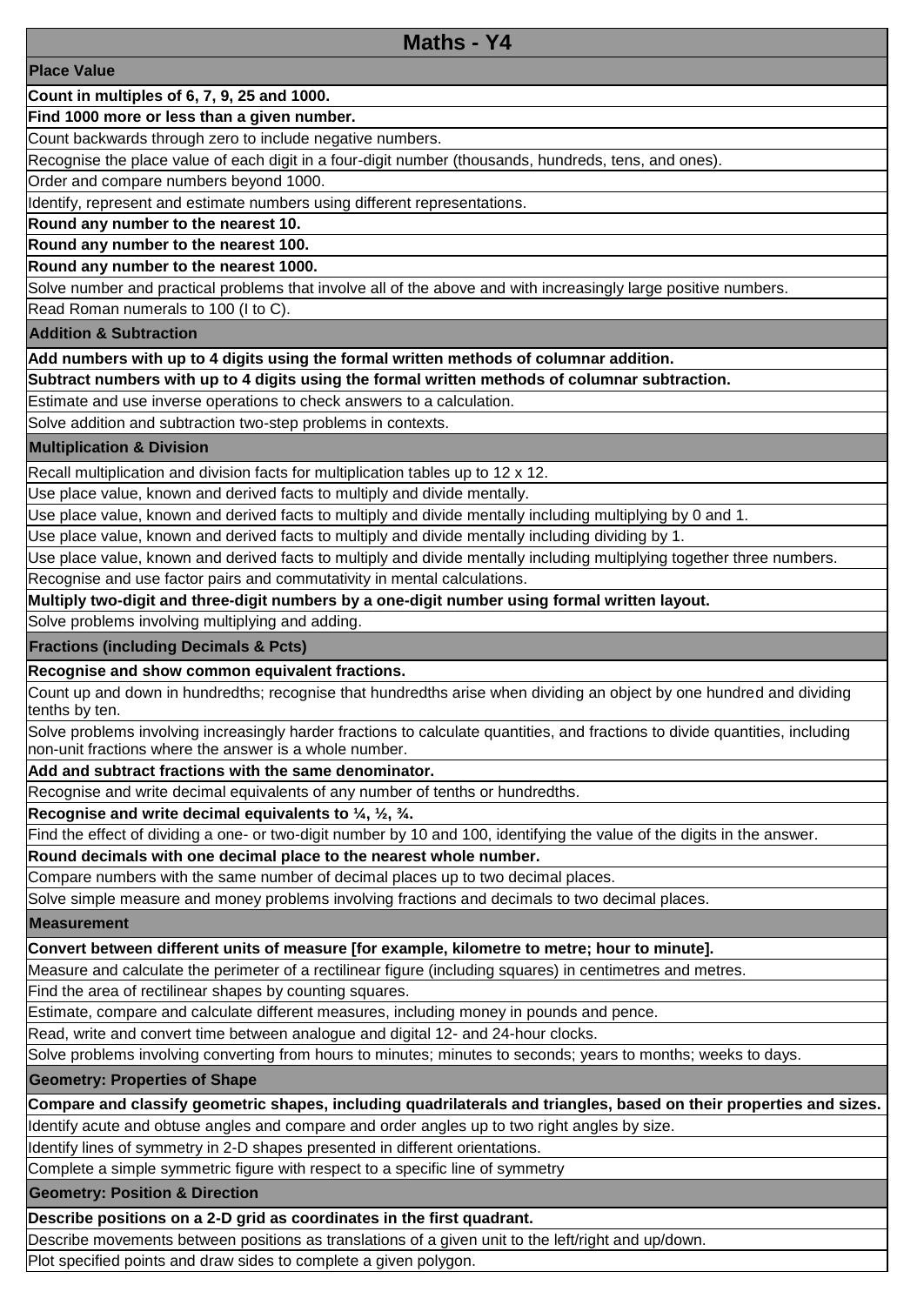### **Statistics**

Interpret and present discrete and continuous data using appropriate graphical methods, including bar charts and time graphs.

Solve comparison, sum and difference problems using information presented in bar charts, pictograms, tables and other graphs.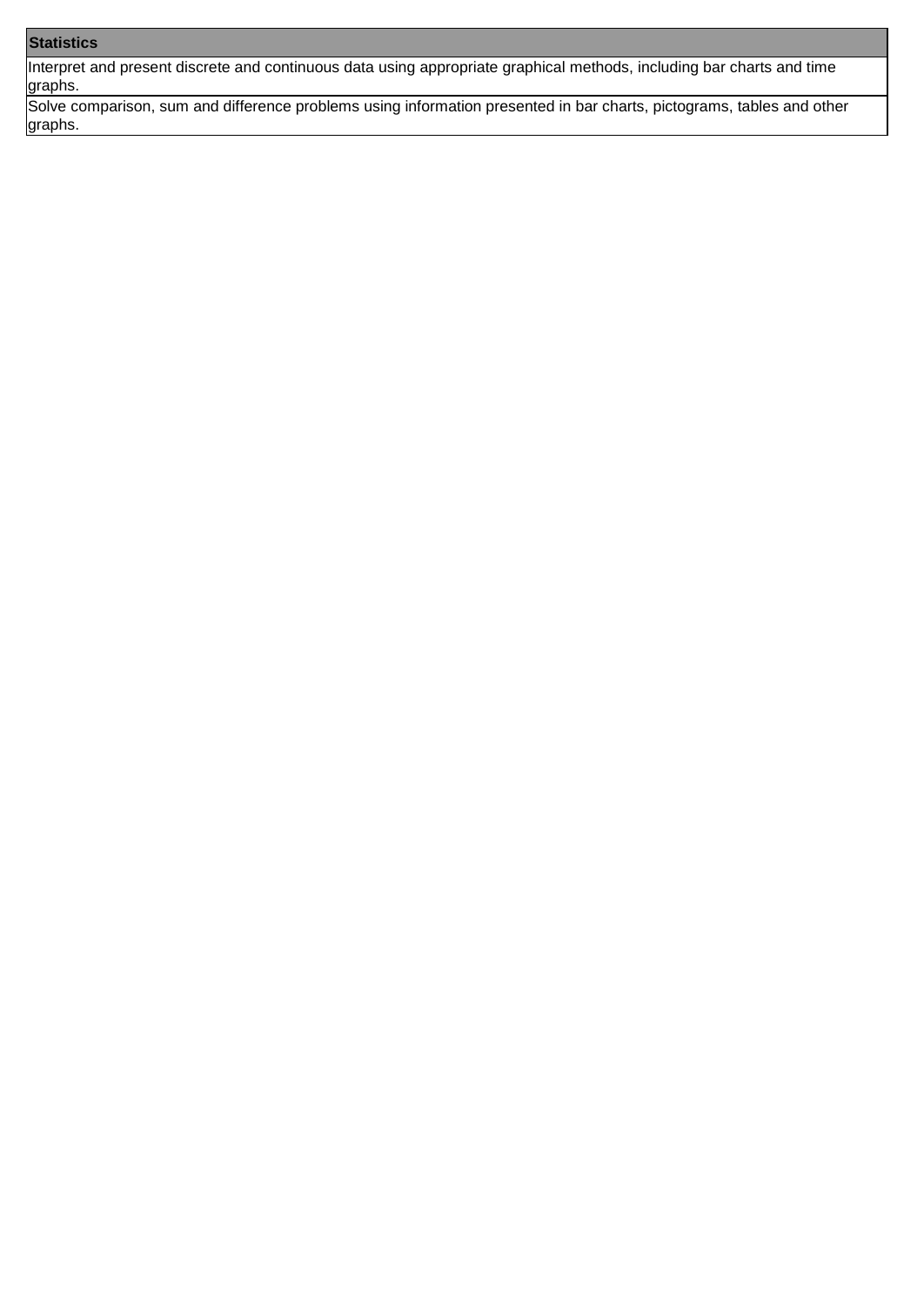| <b>Place Value</b>                                                                                                                                                                      |
|-----------------------------------------------------------------------------------------------------------------------------------------------------------------------------------------|
| Read, write, order and compare numbers to at least 1,000,000 and determine the value of each digit.                                                                                     |
| Count forwards or backwards in steps of powers of 10 for any given number up to 1 000 000.                                                                                              |
| Interpret negative numbers in context, count forwards and backwards with positive and negative whole numbers, including<br>through zero.                                                |
| Round any number up to 1 000 000 to the nearest 10, 100, 1000, 10 000 and 100 000.                                                                                                      |
| Solve number problems and practical problems that involve all of the above.                                                                                                             |
| Read Roman numerals to 1000 (M) and recognise years written in Roman numerals.                                                                                                          |
| <b>Addition &amp; Subtraction</b>                                                                                                                                                       |
| Add and subtract whole numbers with more than 4 digits, including using formal written methods (columnar<br>addition and subtraction).                                                  |
| Add and subtract numbers mentally with increasingly large numbers (example, 12,462 - 2,300 = 10,162).                                                                                   |
| Use rounding to check answers to calculations.                                                                                                                                          |
| Solve addition and subtraction multi-step problems in contexts.                                                                                                                         |
| <b>Multiplication &amp; Division</b>                                                                                                                                                    |
| Identify multiples and factors, including finding all factor pairs of a number, and common factors of two numbers.                                                                      |
| Know and use the vocabulary of prime numbers, prime factors and composite (non-prime) numbers.                                                                                          |
| Establish whether a number up to 100 is prime and recall prime numbers up to 19.                                                                                                        |
| Multiply numbers up to 4 digits by a one- or two-digit number using a formal written method.                                                                                            |
| Multiply and divide numbers mentally drawing upon known facts.                                                                                                                          |
| Divide numbers up to 4 digits by a one-digit number using the formal written method of short division.                                                                                  |
| Multiply and divide whole numbers and those involving decimals by 10, 100 and 1000.                                                                                                     |
| Recognise and use square numbers and cube numbers, and the notation for squared (2) and cubed (3).                                                                                      |
| Solve problems involving multiplication and division                                                                                                                                    |
| Solve problems involving addition, subtraction, multiplication and division and a combination of these.                                                                                 |
| <b>Fractions (including Decimals &amp; Pcts)</b>                                                                                                                                        |
| Compare and order fractions whose denominators are all multiples of the same number.                                                                                                    |
| Identify, name and write equivalent fractions of a given fraction.                                                                                                                      |
| Recognise mixed numbers and improper fractions and convert from one form to the other.                                                                                                  |
| Add and subtract fractions with the same denominator and denominators that are multiples of the same number.                                                                            |
| Multiply proper fractions and mixed numbers by whole numbers.                                                                                                                           |
| Read and write decimal numbers as fractions.                                                                                                                                            |
| Recognise and use thousandths and relate them to tenths, hundredths and decimal equivalents.                                                                                            |
| Round decimals with two decimal places to the nearest whole number and to one decimal place.                                                                                            |
| Read, write, order and compare numbers with up to three decimal places.                                                                                                                 |
| Solve problems involving number up to three decimal places.                                                                                                                             |
| Recognise the per cent symbol (%) and understand that per cent relates to 'number of parts per hundred', and write<br>percentages as a fraction with denominator 100, and as a decimal. |
| Solve problems which require knowing percentage and decimal equivalents of 1/2, 1/4, 1/5, 2/5, 4/5 and those fractions with<br>a denominator of a multiple of 10 or 25.                 |
| <b>Measurement</b>                                                                                                                                                                      |
| Convert between different units of metric measure (for example, kilometre and metre; centimetre and metre; centimetre and<br>millimetre; gram and kilogram; litre and millilitre).      |
| Understand and use approximate equivalences between metric units and common imperial units such as inches, pounds and<br>pints.                                                         |
| Measure and calculate the perimeter of composite rectilinear shapes in centimetres and metres                                                                                           |
| Calculate and compare the area of rectangles (including squares), and including using standard units, square centimetres<br>(cm2) and square metres (m2).                               |
| Estimate the area of irregular shapes.                                                                                                                                                  |

Estimate volume.

Estimate capacity.

Solve problems involving converting between units of time.

Use all four operations to solve problems involving measure [for example, length, mass, volume, money] using decimal notation, including scaling.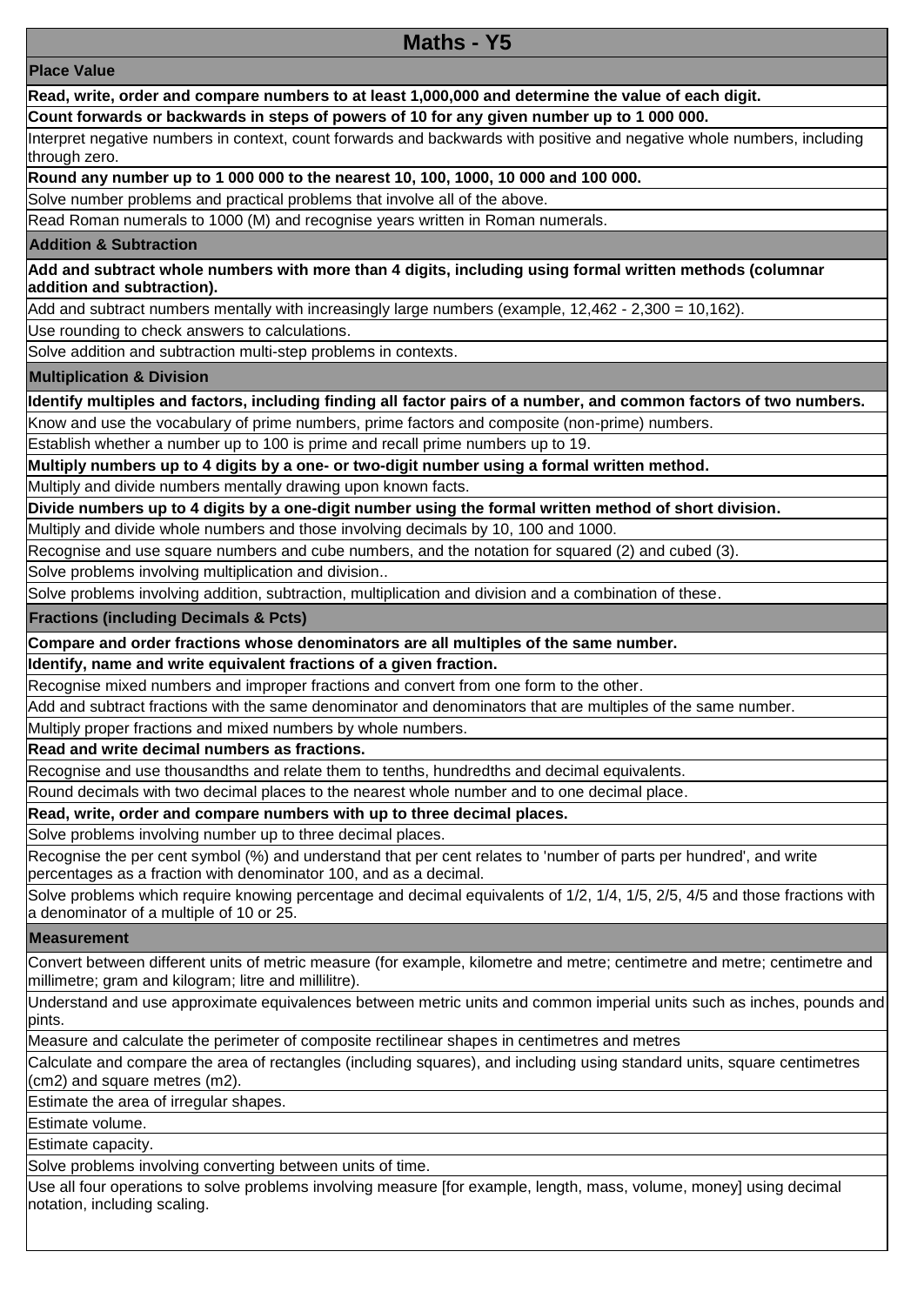### **Geometry: Properties of Shape**

Identify 3-D shapes, including cubes and other cuboids, from 2-D representations.

Know angles are measured in degrees: estimate and compare acute, obtuse and reflex angles.

Draw given angles, and measure them in degrees (°).

Identify angles at a point and one whole turn (total 360°).

Identify angles at a point on a straight line and 1/2 a turn (total 180°).

Identify other multiples of 90°.

Use the properties of rectangles to deduce related facts and find missing lengths and angles.

Distinguish between regular and irregular polygons based on reasoning about equal sides and angles.

**Geometry: Position & Direction**

Identify, describe and represent the position of a shape following a reflection or translation, using the appropriate language, and know that the shape has not changed.

**Statistics**

Solve comparison, sum and difference problems using information presented in a line graph.

Complete, read and interpret information in tables, including timetables.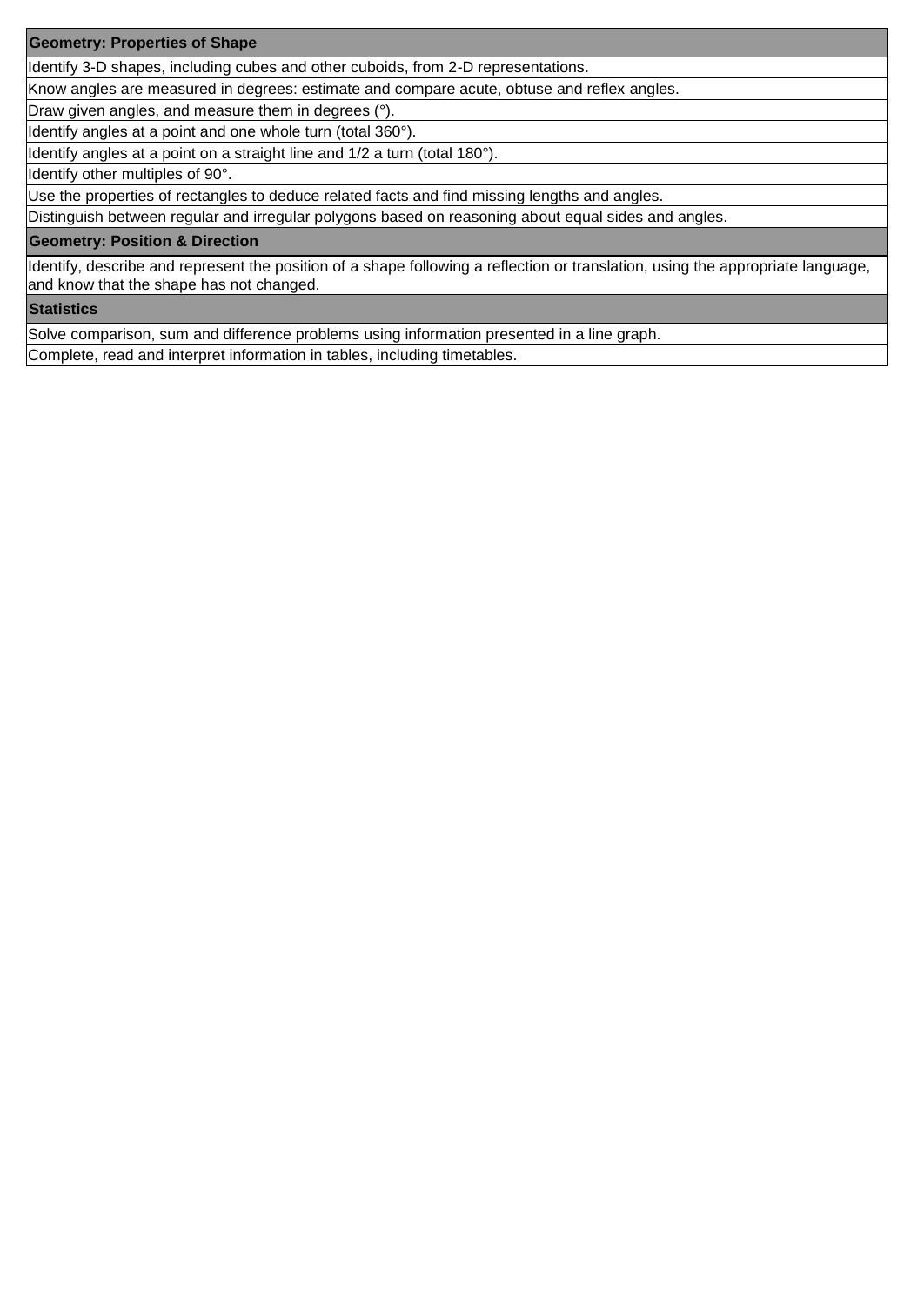**Place Value**

**Read, write, order and compare numbers up to 10,000,000 and determine the value of each digit.**

**Round any whole number to a required degree of accuracy. (incl. 2 dp)**

Use negative numbers in context, and calculate intervals across zero.

Solve number and practical problems that involve all of the above.

**Add, Sub, Multip & Division**

**Multiply 2, 3 &4 digit numbers by a two-digit whole number using a formal written method.**

**Divide numbers up to 4 digits by a two-digit whole number using the formal written method.**

**Divide numbers up to 4 digits by a two-digit number using the formal written method of short division where appropriate.**

Perform mental calculations, including with mixed operations and large numbers.

Identify common factors, common multiples and prime numbers.

Use their knowledge of the order of operations to carry out calculations involving the four operations (BODMAS).

Solve addition and subtraction multi-step problems in contexts, deciding which operations and methods to use and why.

Solve problems involving addition, subtraction, multiplication and division.

Use estimation to check answers to calculations and determine, in the context of a problem.

**Fractions (including Decimals & Pcts)**

**Use common factors to simplify fractions; use common multiples to express fractions in the same denomination. Compare and order fractions, including fractions > 1.**

Add and subtract fractions with different denominators and mixed numbers, using the concept of equivalent fractions.

Multiply simple pairs of proper fractions, writing the answer in its simplest form [for example, 1/4 x 1/2 = 1/8].

Divide proper fractions by whole numbers [for example,  $1/3 \div 2 = 1/6$ ].

Associate a fraction with division and calculate decimal fraction equivalents.

Identify the value of each digit in numbers given to three decimal places and multiply and divide numbers by 10, 100 and 1000 giving answers up to three decimal places.

Multiply one-digit numbers with up to two decimal places by whole numbers.

Use written division methods in cases where the answer has up to two decimal places.

Solve problems which require answers to be rounded to specified degrees of accuracy.

Recall and use equivalences between simple fractions, decimals and percentages, including in different contexts.

### **Ratio & Proportion**

Solve problems involving the relative sizes of two quantities where missing values can be found by using integer multiplication and division facts.

Solve problems involving the calculation of percentages.

Solve problems involving similar shapes where the scale factor is known or can be found.

Solve problems involving unequal sharing and grouping using knowledge of fractions and multiples.

**Algebra**

Use simple formulae.

Generate and describe linear number sequences.

Express missing number problems algebraically.

Find pairs of numbers that satisfy an equation with two unknowns.

Enumerate possibilities of combinations of two variables.

### **Measurement**

**Solve problems involving the calculation and conversion of units of measure, using decimal notation up to three decimal places where appropriate.**

Use, read, write and convert between standard units, converting measurements of length, mass, volume and time from a smaller unit of measure to a larger unit, and vice versa, using decimal notation to up to three decimal places.

Convert between miles and kilometres.

Recognise that shapes with the same areas can have different perimeters and vice versa.

Recognise when it is possible to use formulae for area and volume of shapes.

Calculate the area of parallelograms and triangles.

Calculate, estimate and compare volume of cubes and cuboids using standard units, including cubic centimetres (cm3) and cubic metres (m3), and extending to other units [for example, mm3 and km3].

**Geometry: Properties of Shape**

**Compare and classify geometric shapes based on their properties and sizes and find unknown angles in any triangles, quadrilaterals, and regular polygons.** 

Recognise, describe and build simple 3-D shapes, including making nets.